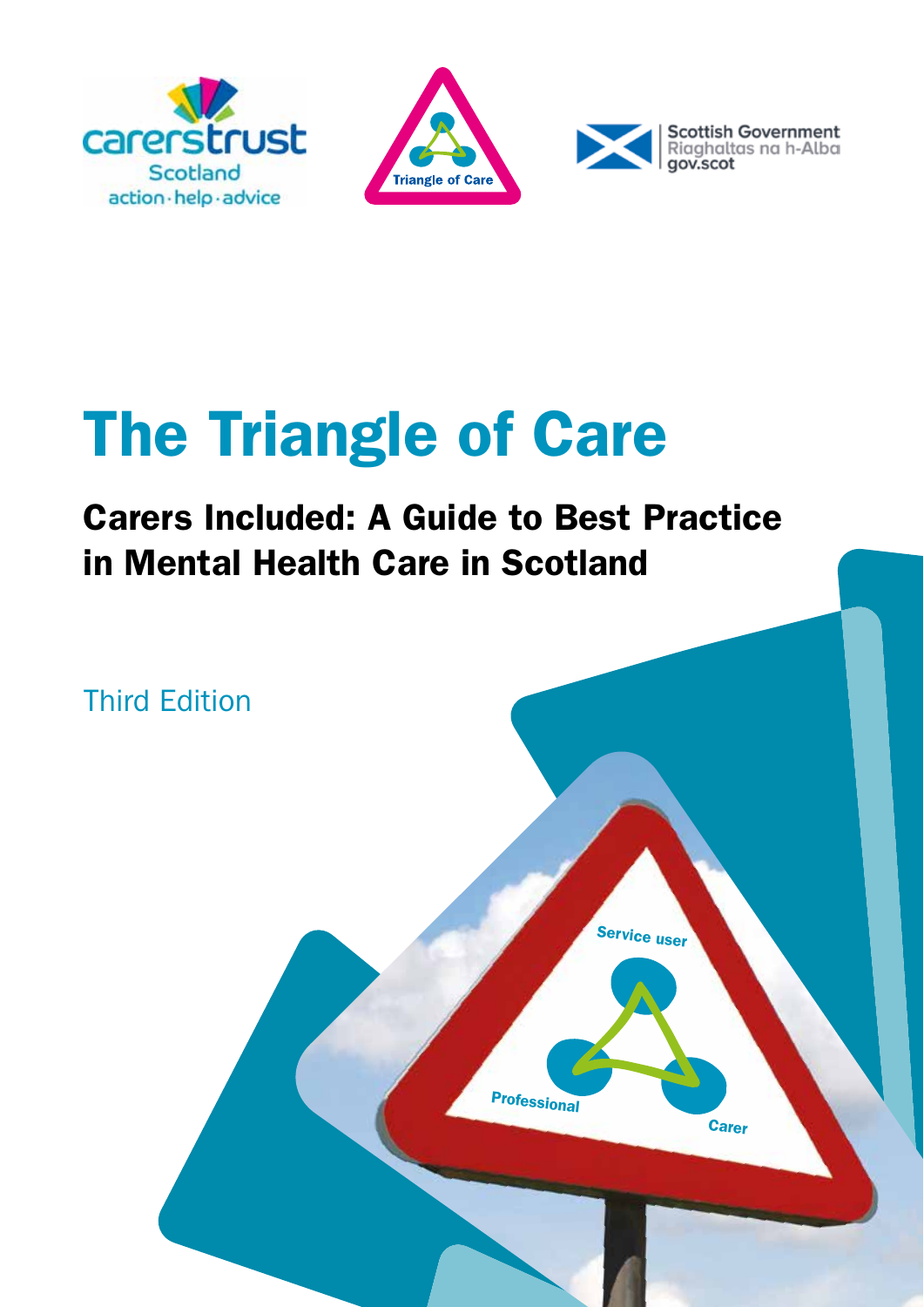## Acknowledgements

The creation of the Triangle of Care has taken many years and involved many people. It celebrates a developing awareness of carers' needs and demonstrates that in different parts of the UK those people who work with and on behalf of carers are creating excellent resources and better outcomes.

The original impetus to identify ways of 'improving engagement between professionals and carers' grew from a training programme created by carers in Devon. Similar initiatives grew in other places. The work of Lu Duhig in Avon and Wiltshire influenced this resource in many ways.

We acknowledge the thought and effort which has gone into creating the best practice examples and are grateful for the generosity of carer champions in responding to requests to make them widely available.

The evolution of the Triangle of Care guide into practice in Scotland, has been produced in partnership with agencies such as Scottish Government, NHS Scotland, NHS Health Boards, local authorities throughout Scotland, Mental Welfare Commission for Scotland, Support in Mind Scotland, Scottish Recovery Network and all the many dedicated Network Partners, carers and professionals throughout Scotland. Thank you to all who contributed to this Scottish version.

#### Author third edition

Karen Martin, Carers Trust Scotland

#### Authors of original

Alan Worthington, Carer Advisor Paul Rooney, National Acute Care Programme Ruth Hannan, Carers Trust (Second Edition amendments)

Published by Carers Trust Scotland Office 64, Spaces Tay House, 300 Bath Street Glasgow G2 4JR

Tel: 0300 772 7701 Email: scotland@carers.org Website: Carers.org



www.facebook.com/carers

**WWW.twitter.com/CarersTrustScot** 



Carers Trust is a registered charity in England and Wales (1145181) and in Scotland (SC042870). Registered as a company limited by guarantee in England and Wales No. 7697170. Registered office: Carers Trust, Unit 101, 164–180 Union Street, London SE1 0LH. © Carers Trust Scotland 2019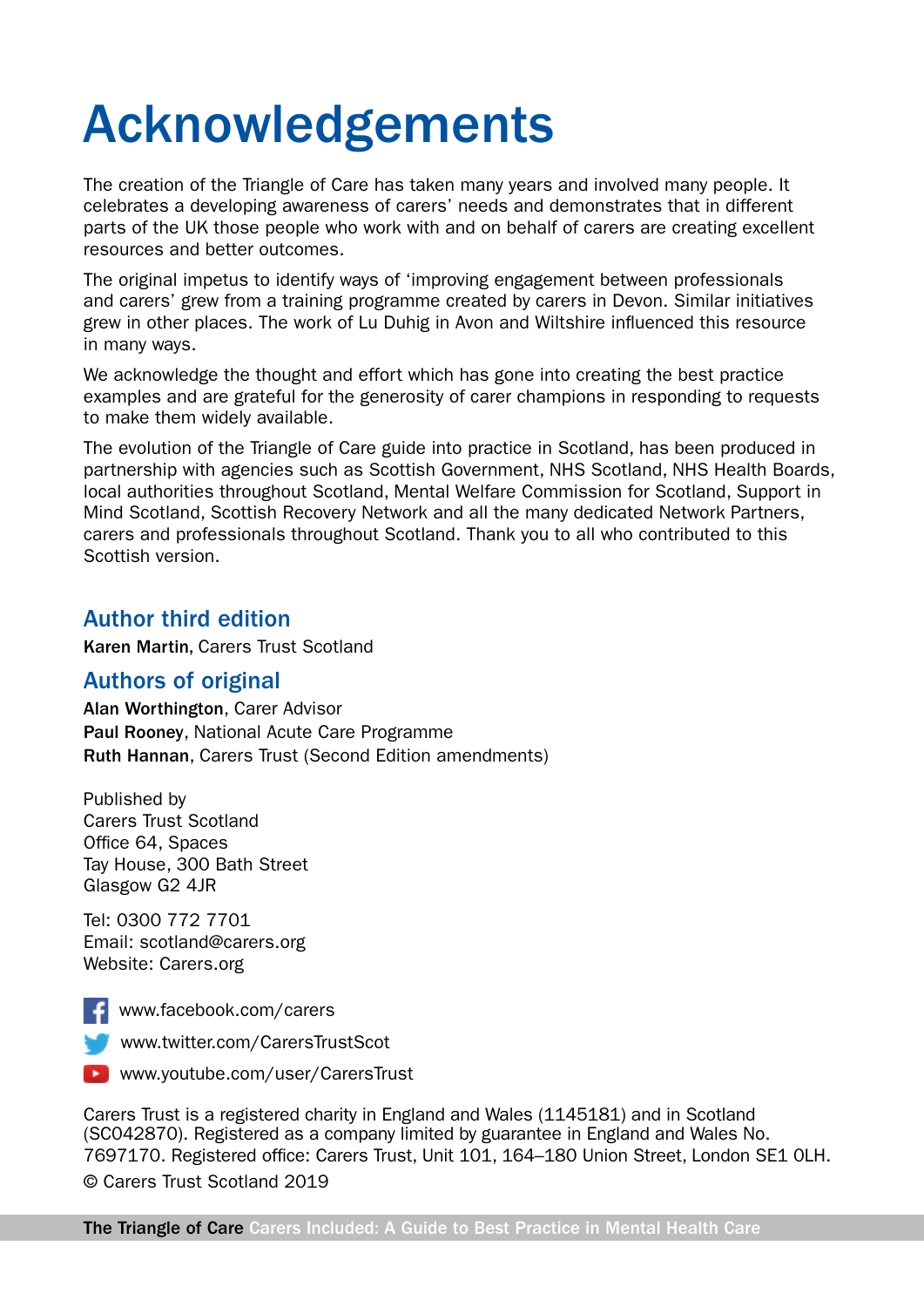## **Contents**

| <b>Foreword</b>                                   | $\mathbf{2}$ |
|---------------------------------------------------|--------------|
| <b>Executive summary</b>                          | 3            |
| <b>Introduction</b>                               | 4            |
| The rationale behind the key elements             | 10           |
| Appendix 1: Triangle of Care self-assessment tool | $22 \,$      |
| <b>References</b>                                 | 32           |

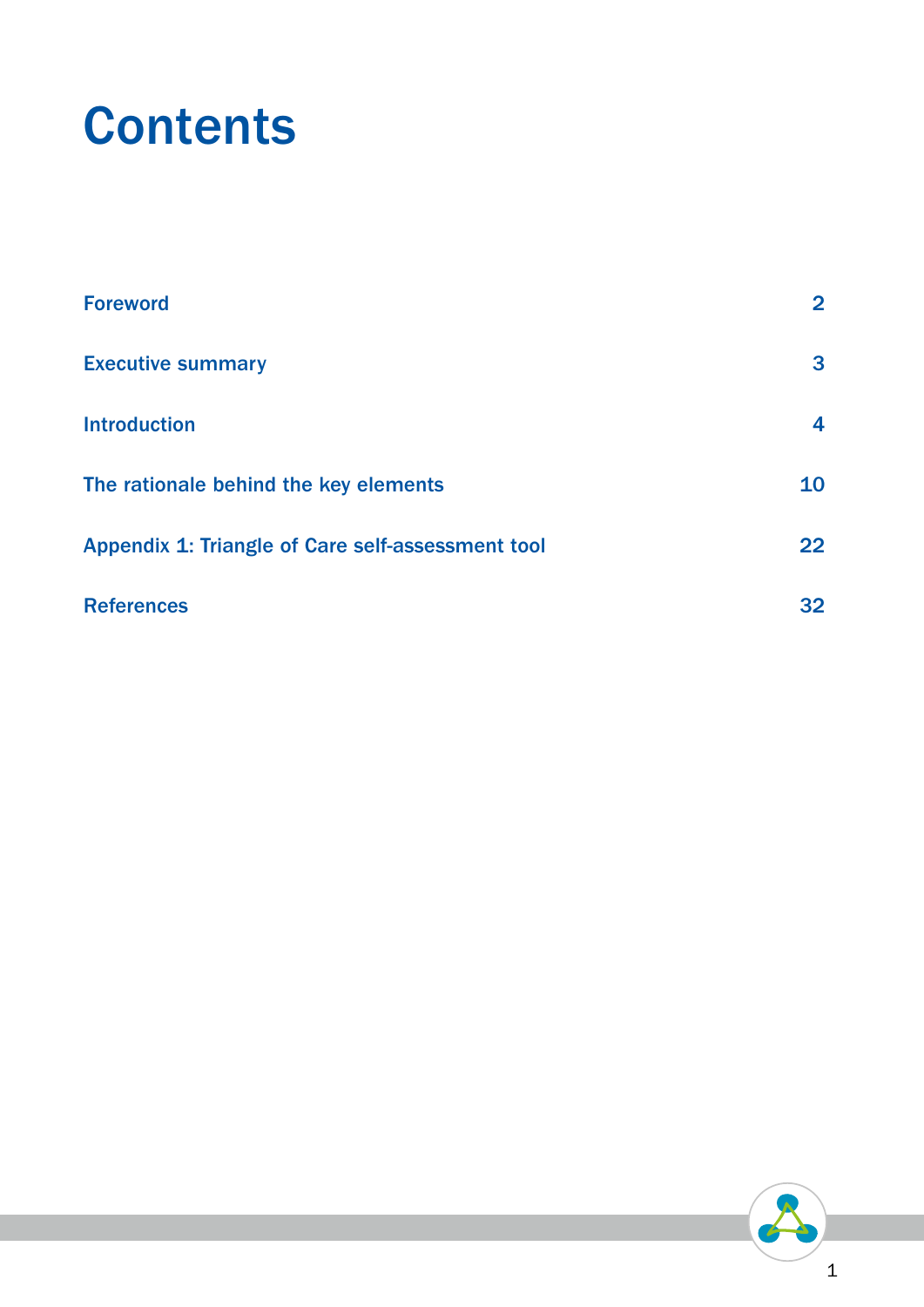## Foreword



#### Carers are vital partners in the provision of mental health and social care services. 1.5 million people care for someone with mental ill health in the UK.

The original Triangle of Care guide was launched in July 2010 to build on existing developments and good practice to include and recognise carers as partners in care. It offered key standards and resources to support mental health service providers to ensure carers are fully included and supported when the person they care for has an acute mental health episode. The inclusion of carers benefits staff, carers and service users alike.

Carers Trust is a major charity for, with and about carers and we are delighted to be working in partnership with several Scottish Health Boards as well as many Network Partners and other leading mental health and carer organisations to continue to drive forward the standards of the Triangle of Care. To this end, the third edition of this guide has been revised to reflect the project development into all areas of the mental health care pathway including specialist services.

The introduction of the Carers (Scotland) Act in April 2018 establishes new rights for all carers to support, information and advice; and to be listened to in decisions about the care and support of the person they are caring for. In particular the Act places new responsibilities on health boards in relation to carer involvement in discharge planning. The Triangle of Care helps mental health services support carers in exercising these rights by providing the information, advice and support that carers require to continue in their roles as expert partners in care.

Louise R. Mayn

**Louise Morgan, Director for Scotland and Northern Ireland, Carers Trust Scotland** 

#### About Carers Trust

Carers Trust Scotland is part of Carers Trust, a major charity for, with and about carers. We work to improve support, services and recognition for anyone living with the challenges of caring, unpaid, for a family member or friend who is ill, frail, disabled or has mental health or addiction problems. With locally based Network Partners we are able to support carers in the community with information, advice, emotional support, hands on practical help and access to much needed breaks. We offer specialist services for carers of people of all ages and conditions and a range of individually tailored support and group activities.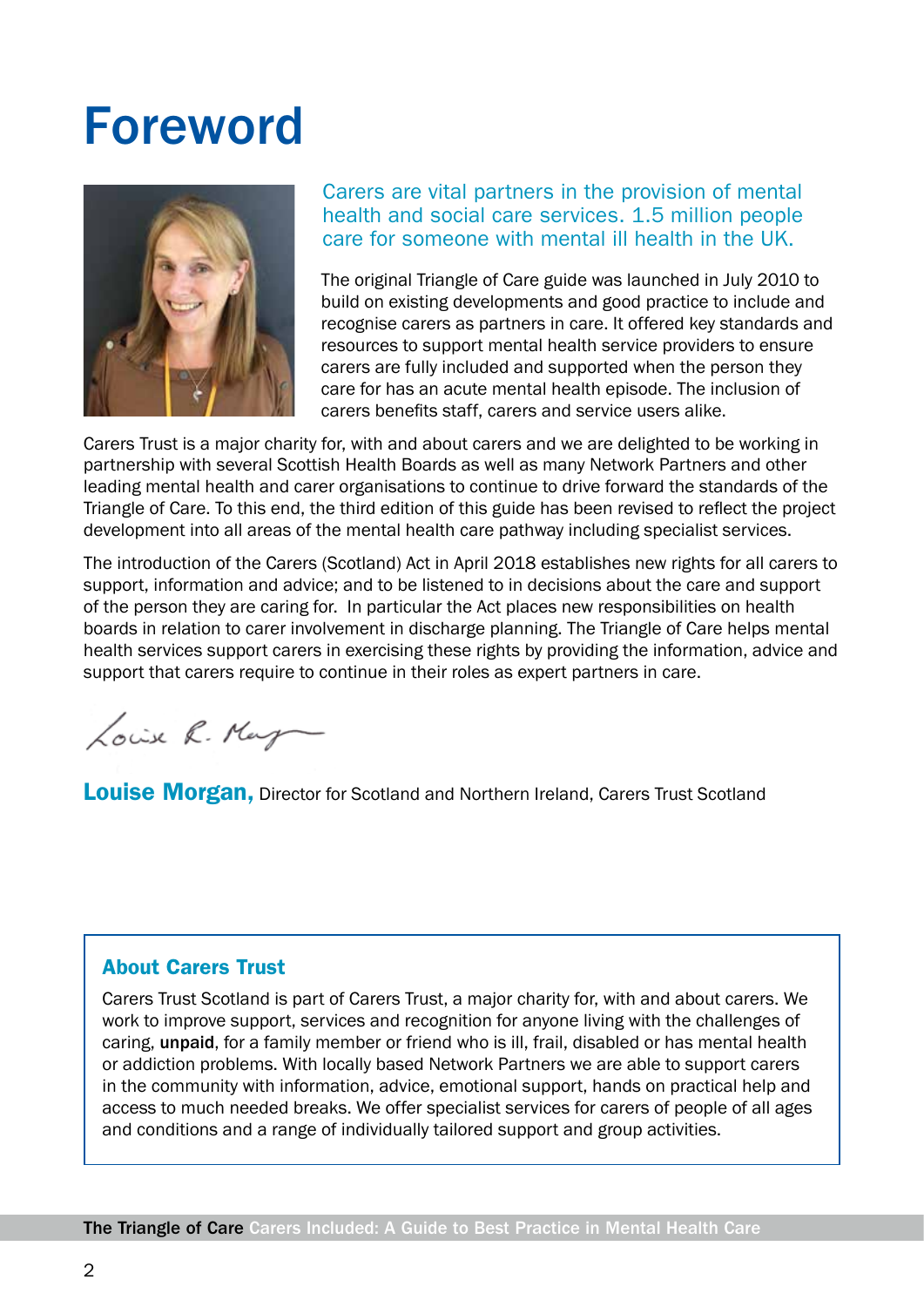## Executive summary

The Triangle of Care is a therapeutic alliance between service user, staff member and carer that promotes safety, supports recovery and sustains wellbeing.

#### The key elements to achieving a Triangle of Care

The essence of this guide is to clearly identify the six key elements (standards) required to achieve better collaboration and partnership with carers in the service user's and carer's journey through mental health services. For each element we suggest good practice examples and resources that may be helpful.

The six key standards state that:

- 1) Carers and the essential role they play are identified at first contact or as soon as possible thereafter.
- 2) Staff are 'carer aware' and trained in carer engagement strategies.
- 3) Policy and practice protocols re: confidentiality and sharing information, are in place.
- 4) Defined post(s) responsible for carers are in place.
- 5) A carer introduction to the service and staff is available, with a relevant range of information across the care pathway.
- 6) A range of carer support services is available.

In addition to the above, there also needs to be regular assessing and auditing to ensure these six key standards of carer engagement exist and remain in place. A self-assessment audit tool for carer engagement can be found in Appendix 1.

#### Who is this document for?

This guide is primarily addressed to mental health services, directors, managers and staff, and also to inform carers, service

users and carer groups. Success in achieving change depends upon staff becoming willing 'champions' for better partnership working and being able to challenge practice that excludes carers. The Carers (Scotland) Act has established rights for carers of all ages through duties on health boards and local authorities. The Act is designed to listen to carers; improve consistency of support; and prevent problems – helping sustain caring relationships and protect carers' health and wellbeing.

The Triangle of Care helps services achieve this in a number of ways. It encourages involvement of carers in conversations about the care and treatment of the person being cared for. This requires timely identification of carers. It means that carers receive relevant information in relation to the person being cared for and their views are taken into account, where possible, when making decisions. It also means listening to and respecting their knowledge in relation to the person being cared for.

Better recognition that carers are key partners in the planning and provision of mental health care also makes sound economic sense. Commissioners and providers of mental health services will recognise that supporting carers through initiatives such as the Triangle of Care is a sound investment in safety, quality and continuity of care at relatively little financial cost. This will be most effective when undertaken with carers who have accessed other rights under the Act such as an adult carer support plan or young carer statement.

Although the terminology and legislation referred to in this guide applies to Scotland, the standards and rationale are applicable across the whole of the UK.

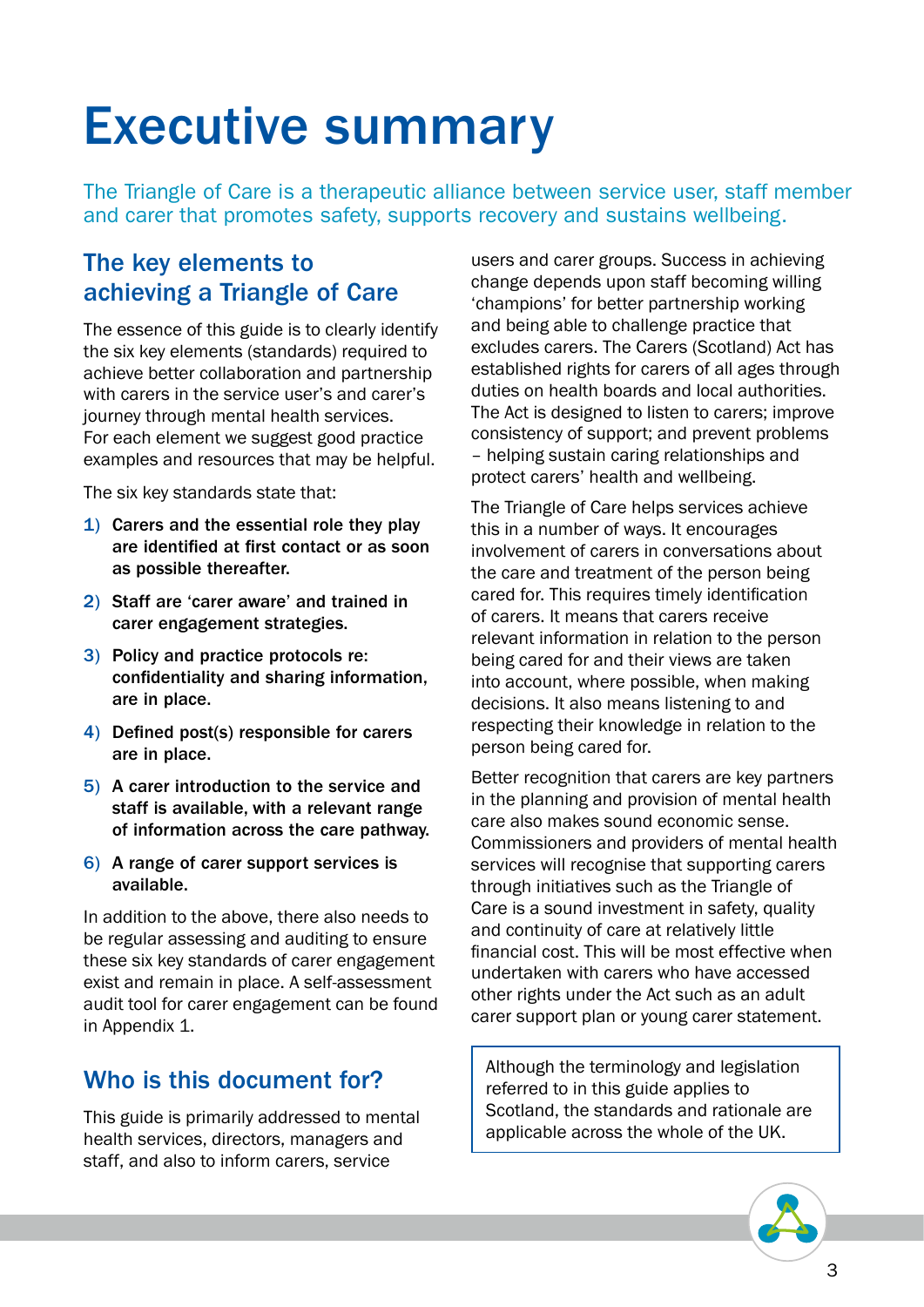## Introduction

The use of the Triangle of Care in many mental health services across Scotland has been welcomed by staff and carers alike. With the implementation of the Carers (Scotland) Act there is now an increased emphasis on cross-sector partnership working to deliver effective local support to carers to meet their personal outcomes and to support them to continue their caring role if that is what they want.

Carers Trust in Scotland is working with health boards, mental health services and health and social care partnerships to engage, include and support carers.

#### The Triangle of Care and the Carers (Scotland) Act

The Triangle of Care approach is aimed at encouraging partnership working with carers at all levels of care from the individual to overall service planning in line with carers' rights under the Carers (Scotland) Act.

#### What if, I was asked what would support me as a carer?

The Act gives carers of all ages the right to a personalised plan to set out their own personal outcomes which will help them cope with their caring role and have a life alongside caring.

#### Adult Carer Support Plan (ACSP)

Local authorities have a duty to offer an adult carer support plan to all identified adult carers. Adult carers can also request one. It will contain a range of information in relation to the caring role and the carer's own personal outcomes and needs for support. Preparing the plan, usually with a support worker, is a form of support in itself as in many cases a conversation about their own caring role allows the carer and support worker to think about and find solutions to issues and concerns and identify universal services which could help such as a local carers centre. The adult carer support plan can also help the carer think about things like future or emergency

care planning that they may not have thought about before. This preventative approach of signposting to information and advice services is valuable in helping to maintain carers' wellbeing and give them a chance to live as full a life as possible while providing care.

#### Young Carer Statement (YCS)

When it comes to young carers, one of the key aims of the Act is to ensure that young carers are children and young people first and foremost. To do that it is important that young carers are identified and offered a young carer statement. Young carers can also request one from their responsible local authority.

The statement allows for a young carer to think about aspects of the caring role they require support with, as well as thinking about future and emergency planning needs. The young carer statement is also used to ensure that the young carer is not undertaking any inappropriate caring.

Signposting young carers to universal services, information and support, such as a local young carer service, plays an important role in maintaining the balance between being a child and young person, and the caring role.

Staff knowing about adult carer support plans and young carer statements can then ensure carers are aware of their rights regarding these.

Mental health services, as with other health board services, can play a role in signposting carers to their local authorities to request an adult carer support plan or young carer statement, or letting local authorities know about identified carers.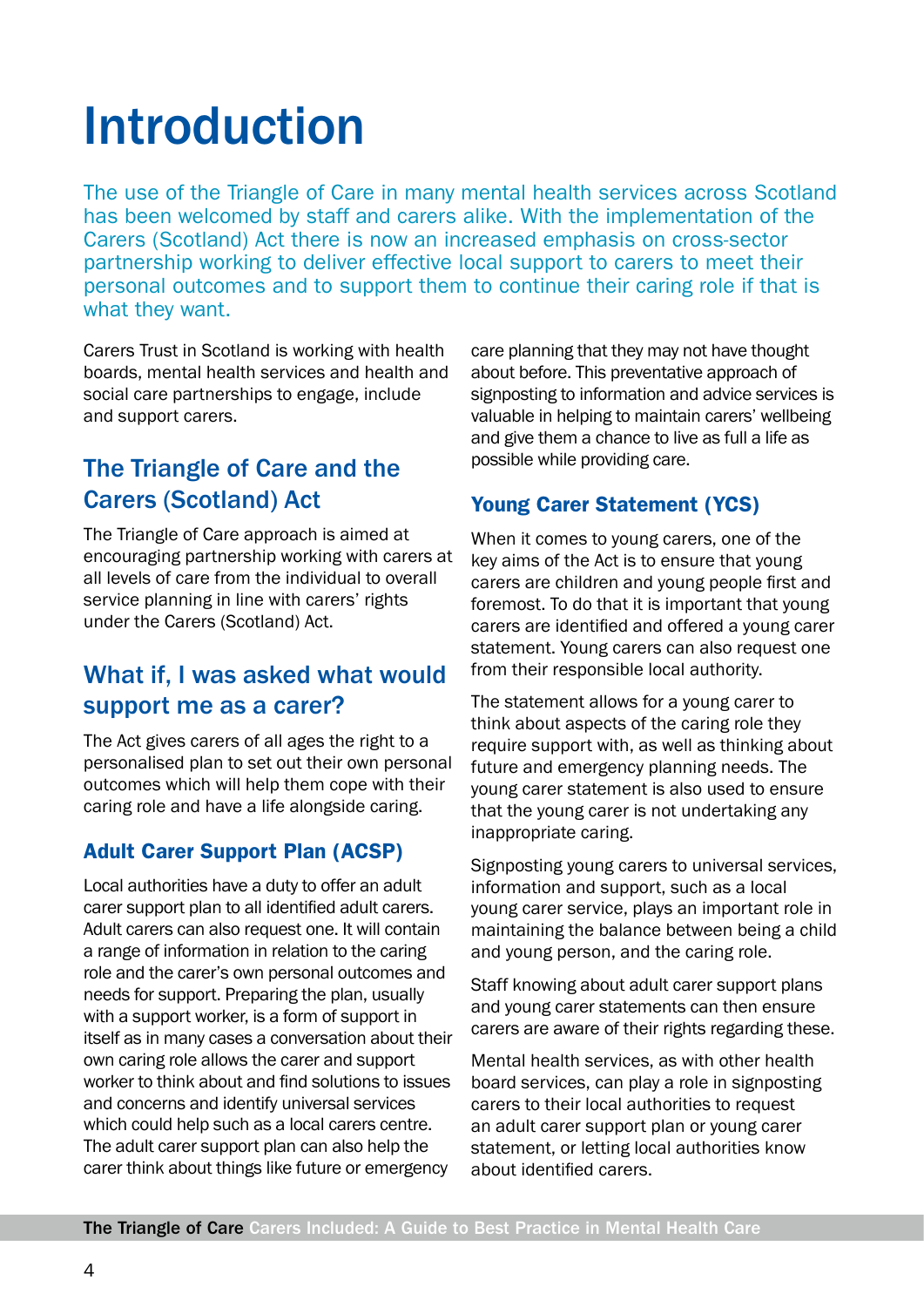The Triangle of Care is a process which aims to involve carers at all levels and gathers evidence to show the support provided to carers, the help to involve carers in sharing information for future planning and evidencing the steps taken to get feedback from carers about services provided.

#### What if, when planning discharge, I am involved?

Under the Carers (Scotland) Act, each health board must ensure that before a person being cared for is discharged from hospital, it involves any carer of that person in the discharge. This can only be done if the carer is identified in the first place. This duty applies where it is likely that a carer is to provide care after the person is discharged from hospital.

The duty to involve carers in discharge planning can either be for a planned or unscheduled admission (emergency admission). However, there are certain instances where this does not apply, such as Outpatients and Accident & Emergency<sup>1</sup>. Where the service user is on suspension of detention under the Mental Health (Care & Treatment) (Scotland) Act 2003, or there is a conditional discharge under the same Act, there is a separate requirement to take account of the carer's situation and needs<sup>2</sup>.

The Triangle of Care approach is vital at all stages during a service user's and carer's journey within mental health services, and especially so at discharge points as the type of care and intensity may have changed as a result of the hospital admission. If carers are not supported, listened to and valued at this stage, the pressure of providing care may increase if there is no consideration of the impact on the carer.

#### What if your service was responsive enough to be able to answer these questions and ensure compliance with the Carers (Scotland) Act?

Carers Trust Scotland and its partners believes the best way to do this is by developing and maintaining the Triangle of Care: a carer engagement approach for mental health services.

#### The Triangle of Care: a carer engagement approach for mental health services

The Triangle of Care approach was initially developed by carers and staff seeking to improve carer engagement in acute inpatient services. It has now been extended to cover all services within a mental health service whether they be an inpatient or community team or specialist service such as forensic service. The Triangle of Care has already been adapted for use with Child and Adolescent Mental Health Services (CAMHS) and can be accessed at Carers.org/scotland. Carers frequently report that their involvement in care is not adequately recognised and their expert knowledge of the 'well person' is not taken into account.

A disconnected model of involvement like this can lead to carers being excluded at important points.



This leads to gaps in practice which can result in the carer being left on the outside and in failures to share information that may be vital to risk assessment, care planning, and to acting in the best interests of both service user and carer.

<sup>1</sup> Carers (Scotland) Act, Statutory Guidance, 4.2.13.

2 Carers (Scotland) Act, Statutory Guidance, 4.2.14.

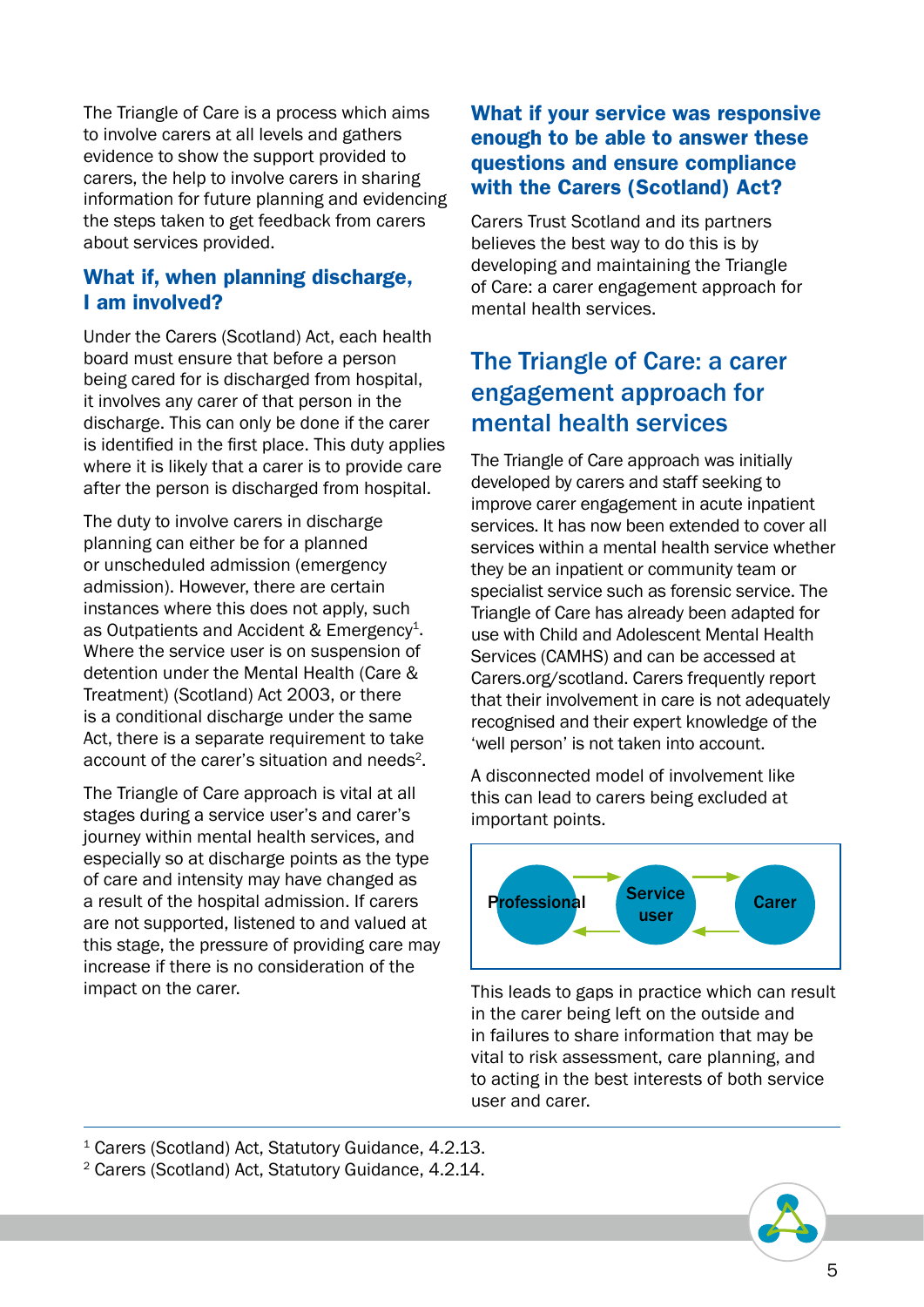#### Some common problems

"At the time, when my relative joined the service I felt completely lost. Here was a set of new experiences I could not have imagined. I needed to know the ropes, who was there to help and what was going on. I especially needed to believe in the professionals – that they understood my connection to this precious person now in their care. I needed to have confidence they knew how to help him recover and that they saw me as part of that recovery."

#### Carer speaking about when the person they care for had their first episode

"At times I try to imagine how different things might have been if the staff had realised how close we had been until the breakdown. If only someone had met me and listened to my part of the events – asked me what help I needed. I do wish they had explained to me what they were doing and warned me when she was discharged. I could have been better prepared and we might still be close friends."

#### Carer speaking of a lost relationship

Carers say their wish to be effective partners in care is commonly thwarted by failures in communication. At critical points and in specific ways they can be excluded by staff, and requests for helpful information, support and advice are not heard.

The Triangle of Care can be part of the solution.



The concept of a triangle has been proposed by many carers who wish to be thought of as active partners within the care team. It is seen when there is collaboration between the mental health professional, service user and carer. The link between the professional and service user often defines the service, but in most cases the bond between service user and carer has pre-existed.

An effective Triangle of Care will only be complete if there is a willingness by the professional and carer to engage. Most carers recognise that this three-way partnership between service user, carer and clinicians, with all the voices being heard and influencing care treatment decisions, will produce the best chance of recovery.

The Carers (Scotland) Act places an onus on services to actively encourage this partnership at all levels. Inviting carer participation and giving information, support and advice in a considered manner all underpin the duties within the Carers (Scotland) Act.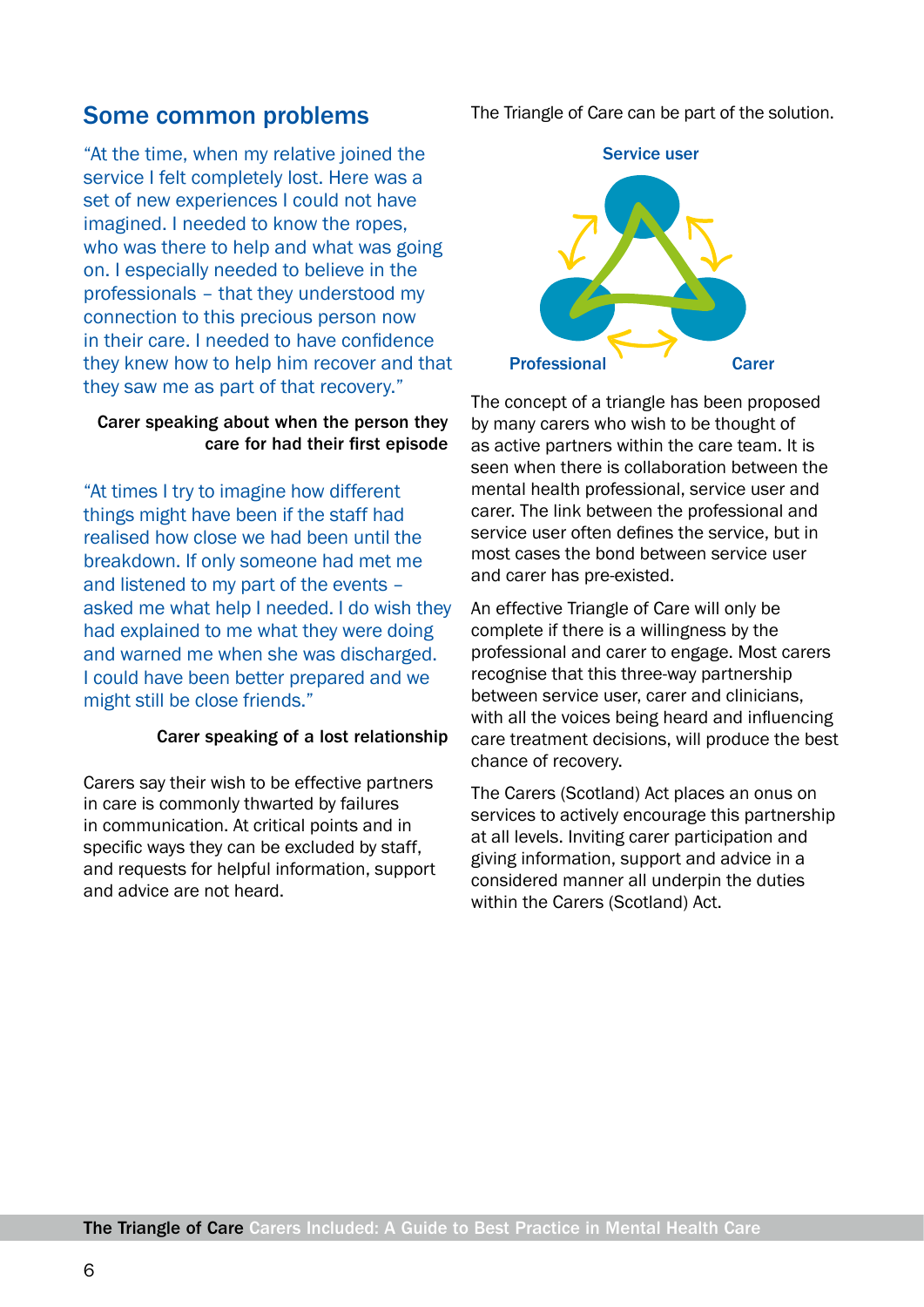#### Why is carer engagement so important in mental health services?

Carers are usually the first to be aware of a developing crisis – often at times when professional help has not yet been established or is unavailable. They are often best placed to notice subtle changes in the person for whom they care, and usually the first to notice the early warning signs of a relapse.

Carers want to see a collaborative team approach to care and be seen as partners in care. They want to be kept involved and informed throughout the assessment, treatment and aftercare planning of the person they care for. This is particularly true in periods of crisis and need for acute care, when carers are understandably extremely concerned about those they care for and want to contribute to ensuring that person gets the best care possible.

Canvassing the views of carers at such times may be key to ensuring that any risk factors they are aware of are properly evaluated and acted upon. It has been a feature of a number of inquiries into serious incidents that failure to communicate with and listen to carers and families has been a significant contributory factor.

Crisis events are often the start of the service user journey and may be pivotal in commencing recovery. Carers need to be kept informed and be seen as part of the treatment team, with information sharing at all stages of care.

Beyond carers' ongoing responsibilities for dayto-day care, service users in the acute phase of their illness require more intensive input and those who may previously have been hospitalised often remain at home and this can have considerable implications for carers. Carers often have the principal responsibility for care when the professionals are not there and are commonly faced with providing care to service users who are acutely unwell. Many emphasise the benefits

of the person they care for remaining within their home environment, providing that these benefits are fully realised through sufficient support and expertise on the part of the staff team. Intensive not Intrusive (Mental Welfare Commission Scotland, 2012) on standards for intensive home treatment teams, noted: 'An important part of offering intensive home care is the inclusion of carers in the process. Carers told us they generally felt involved and part of the care and forward planning.'

Admission to hospital is also a time when carer engagement and support needs to be given special attention. Carers usually remember ward admission as a traumatic and troubling time, often involving conflicting emotions of guilt and relief, particularly if it is a compulsory admission. Carer involvement is also fundamental to good care planning and informed risk management.

As has already been stated, the Carers (Scotland) Act places a duty on health boards to involve the carer when planning discharge. When that discharge is to a community mental health team this is an opportunity for services to engage with carers as equal partners. Although many carers see professionals as strangers who enter their homes it does give carers an opportunity to inform them of their experiences of the service users' condition and a chance to find out more of what the future holds. If carers are not included and treated as partners this can have a severe effect on the service user's condition, the carer's confidence in services and the professional's ability to support the service user adequately. In addition, inclusion and support of carers can support the recovery approach ensuring the service user has greater chance of achieving recovery.

"I'm left feeling very alone with it all. Because staff are so familiar with mental illness, they lose sight of what it's like to be a carer dealing with the effects of the condition day after day."

Carer

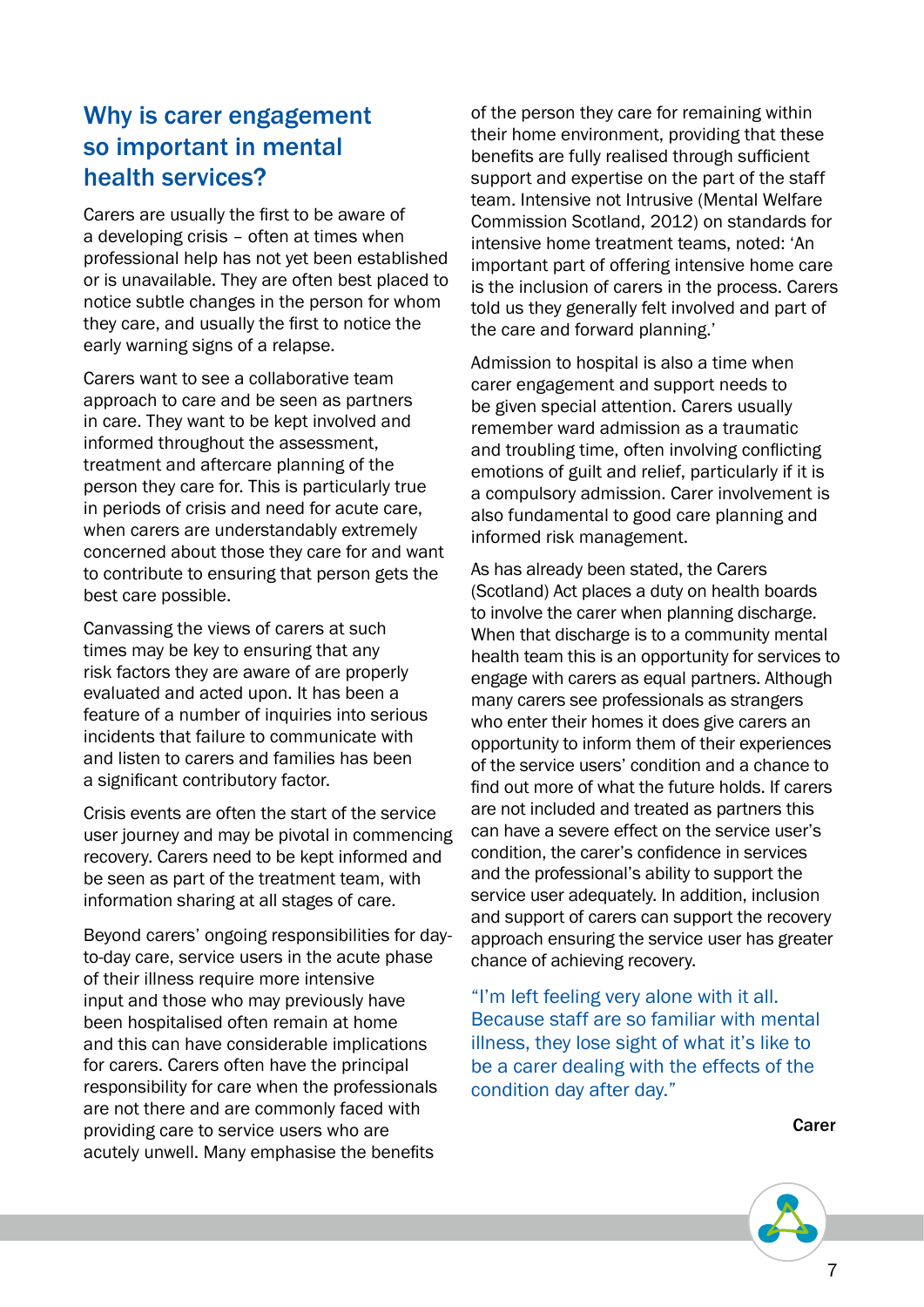#### Creating the Triangle of Care

The carer quoted above points to some of the common obstacles to good engagement experienced by carers. In the Triangle of Care you will find ways of achieving better collaboration between the mental health clinician/team/ward, service user and carer, based on the six key standards which make up an effective triangle. The rationale for each of these standards is explained and examples of good practice highlighted. Planning to achieve an effective Triangle of Care is based on recognising that the service needs to ensure each element is put in place to create and sustain the engagement required to achieve better outcomes for carers and service users.

In Scotland many acute services (whether inpatient, community, crisis or specialist) are now using some of these elements of best practice for ensuring effective carer engagement. The development and use of Scottish Recovery Indicator 2 over the past few years has also evidenced the importance of carer involvement. The Scottish Recovery Network identified that:

'Anecdotal feedback suggests that where services do gather information from family members and carers they have been surprised at how left out and angry some people feel. There is a real sense of frustration amongst carers, both that their needs are not being fully assessed and that they sometimes feel they are denied the opportunity to collaborate and support the recovery process.'

"The carer is the most likely person to have useful info that could help recovery, but professionals still see the service user as very separate from the carer, often assuming the person will not want a carer involved."

(Chief Executive, Support in Mind Scotland, 2012)

Part 1 of The Mental Health (Care & Treatment) (Scotland) Act 2003, sets out guiding principles which anyone carrying out a function under this Act must have mind of. One of these is respect for carers; the Act states that: 'Those who provide care to service users on an informal basis should be afforded respect for their role and experiences, should receive appropriate information and advice, and should have their views and needs taken into account.'

The implementation of the Carers (Scotland) Act places new duties on health boards to involve carers. The Scottish Government's Carer's Charter<sup>3</sup> summarises this duty as: 'Each health board must ensure that, before a cared-for person is discharged from hospital, it involves you [the carer] in the discharge of the cared-for person.' This means that the hospital service must take appropriate steps to inform carers about discharge, invite their views concerning discharge and take into account the views of carers about discharge (as far as 'reasonable and practical'). This involvement must take place regardless of whether a person is being discharged from hospital to home or hospital to another facility (such as a lower level security hospital or rehabilitation service).

The Triangle of Care approach focuses on improving carer-staff interactions in dealing with episodes of care, wherever they take place on the care pathway. Carers are usually willing to connect with staff and to do what they can to help resolve a crisis or improve the health and care needs of the person they care for.

They often value the professionals temporarily taking over the responsibility from them and giving them space to reflect and get more understanding of how to manage their caring role and how to get support in doing so.

"I experienced a great sense of relief. The professionals had taken over my burden. It felt much safer for James now."

Carer

3 Carers Charter, Paragraph 6, Scottish Government, 2018.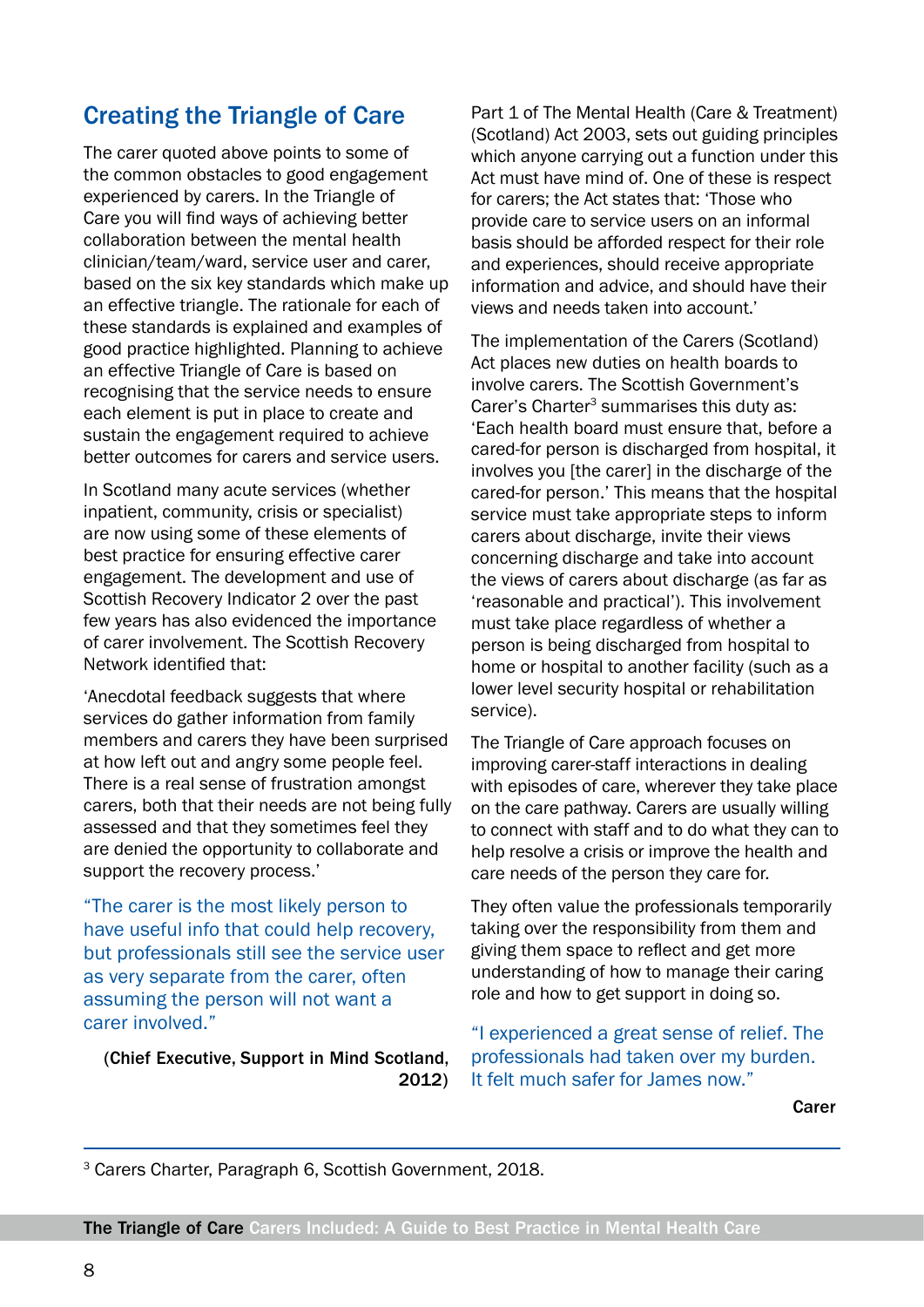"As soon as my son was admitted the psychiatrist met with me and gave me lots of information on the illness, medication and treatment and there was regular contact throughout my son's time as an inpatient."

Carer

#### The key elements to achieving a Triangle of Care

The essence of this approach is to clearly identify the six key standards required to achieve better collaboration and partnership in the service user's and carer's journey through mental health services. For each standard you will find good practice examples and resources that may be helpful.

#### 1) Carers and the essential role they play are identified at first contact or as soon as possible thereafter.

- Carers' views and knowledge are sought, shared, used and regularly updated as overall care plans and strategies to support treatment and recovery take shape.
- 2) Staff are 'carer aware' and trained in carer engagement strategies.
	- Staff need to be aware of and welcome the valuable contribution carers can make and be mindful of carers' own needs.
	- Staff need knowledge, training and support to become carer aware.

#### 3) Policy and practice protocols re: confidentiality and sharing information are in place.

To ensure proactive engagement, carers need to be part of the care planning and treatment process across the care pathway. This means, for inpatient and community, the service should have clear policies and mechanisms and ensure these are routinely used, including:

- Guidelines on confidentiality and for sharing information – a three-way process between service users, carers and professionals.
- Information release forms and protocols.
- Advance Statement forms and protocols.
- 4) Defined post(s) responsible for carers are in place, including:
	- Carers lead or champion for all wards and teams irrespective of which service.
	- Carers links delegated for each shift/ team.
- 5) A carer introduction to the service and staff is available, with a relevant range of information across the care pathway, including:
	- An introductory letter from the team or ward explaining the nature of the service provided and who to contact, including out of hours.
	- An appointment with a named member of the team to discuss their views and Involvement.
	- Ward orientation/induction procedure and leaflet.
	- Carer information packs.
	- Discharge planning and aftercare support.
- 6) A range of carer support services is available, including:
	- Carer support.
	- Discussion of carer's needs.
	- Family interventions.

There also needs to be regular assessing and auditing to ensure the six key standards of carer engagement exist and remain in place.

A self-assessment audit tool for carer engagement can be found in Appendix 1.

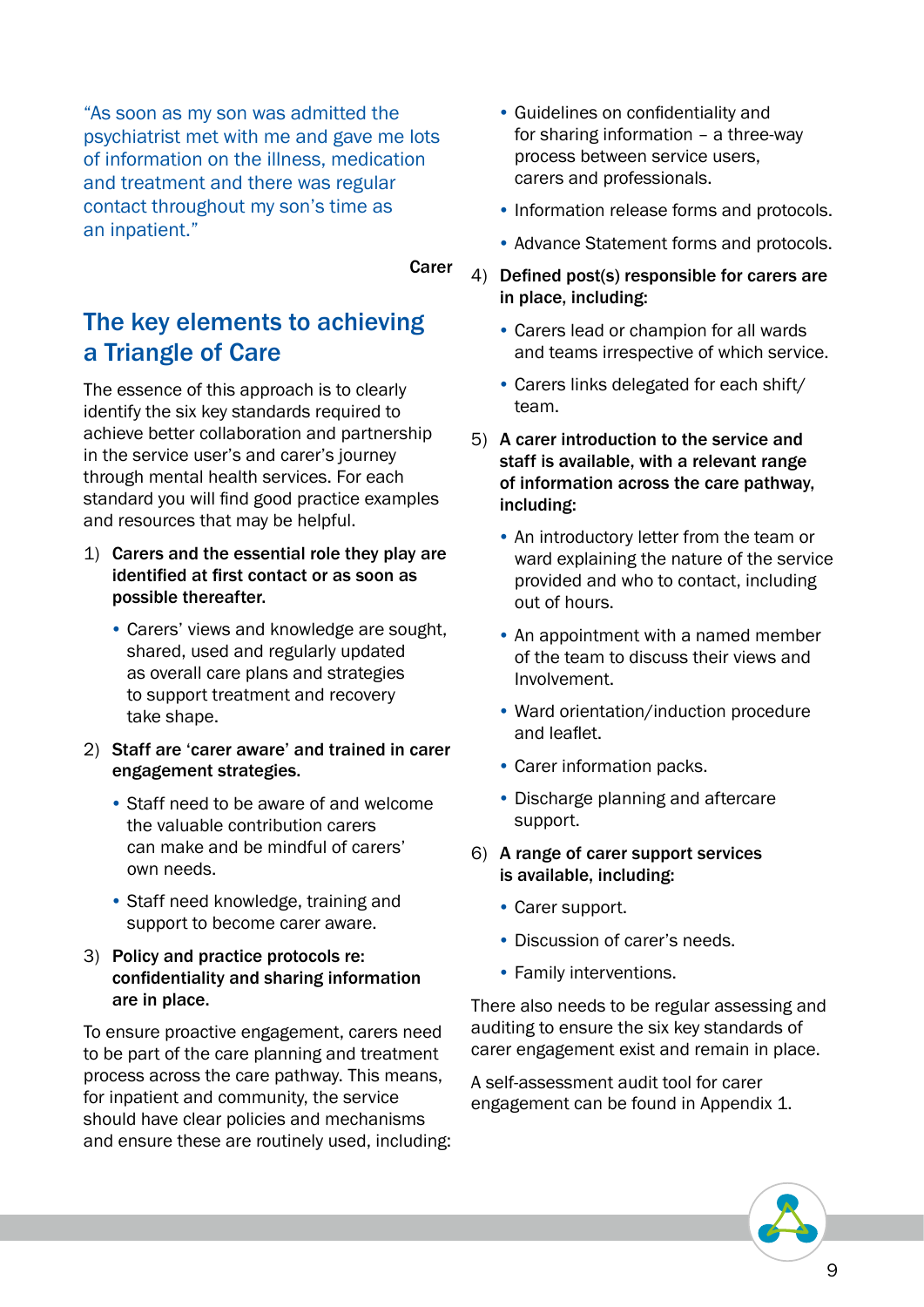## The rationale behind the key elements

#### 1) Carers and the essential role they play are identified at first contact or as soon as possible thereafter.

Staff need to identify the carer(s), that is, the people who are providing significant support. Staff need to be aware that identifying carers includes those who intend to provide care. It must be acknowledged that due to the fluctuating nature of mental health, and potential length of a hospital stay, many carers are not recognised by services as they are not providing 'hands on' care. This is especially the case regarding carers of people in residential care, such as care homes, nursing homes or secure units<sup>4</sup>.

Carers may still be providing a level of care, especially as someone is going through an admission and settling in period. It is important to note the emotional impact on the carer when the person they care for is living in residential care, especially forensic settings which may carry further stigma and feelings of guilt, anger or hurt for carers. Carers caring for someone in a forensic setting may still have significant caring responsibilities at certain times, or for other family members. For children in residential care or NHS care, the statutory guidance notes that: 'Parents are carers because of the amount of care required to be provided goes beyond that which is due just because of age'5.

Staff need to listen to and respect carers' views and ensure this knowledge is recorded and shared within the team providing care. Carers often possess crucial information such as the interests of the service user and other such

pieces of information as a result of their close relationship and often almost constant contact with the service user. Their early involvement will help provide the most accurate assessment on which to plan treatment and assess risk. The carer needs to be part of giving and receiving information and be helped to develop coping strategies vital for successful care and recovery. Staff should be mindful of gender, ethnicity and cultural needs, including religion, which may influence the caring role.

#### Who are carers?

A carer is someone who provides, or intends to provide, care for another person. A carer does not need to be providing care for a substantial amount of time or on a regular basis. However, a person is not identified as a carer if:

- This is only because of that person's age (where they are under 18) or
- As a piece of voluntary work or in a contract to provide care.

A carer may or may not live with the person they care for, but irrespective they should be considered to be a carer and be actively engaged by the care team. This applies even if the person being cared for is unable, or even unwilling, to acknowledge the carer's involvement.

Carers can be a mix of relatives including parents, children and siblings, but can also be partners or friends. What they have in common is wanting to help the person they care for to be safe and recover. When mental ill health masks the 'well' person's personality, family and friends cherish the memory of the well person and strive for their recovery.

4 Carers (Scotland) Act, Statutory Guidance, 1.1.28 et al, Scottish Government, 2018. 5 Carers (Scotland) Act, Statutory Guidance, 1.1.33, Scottish Government, 2018.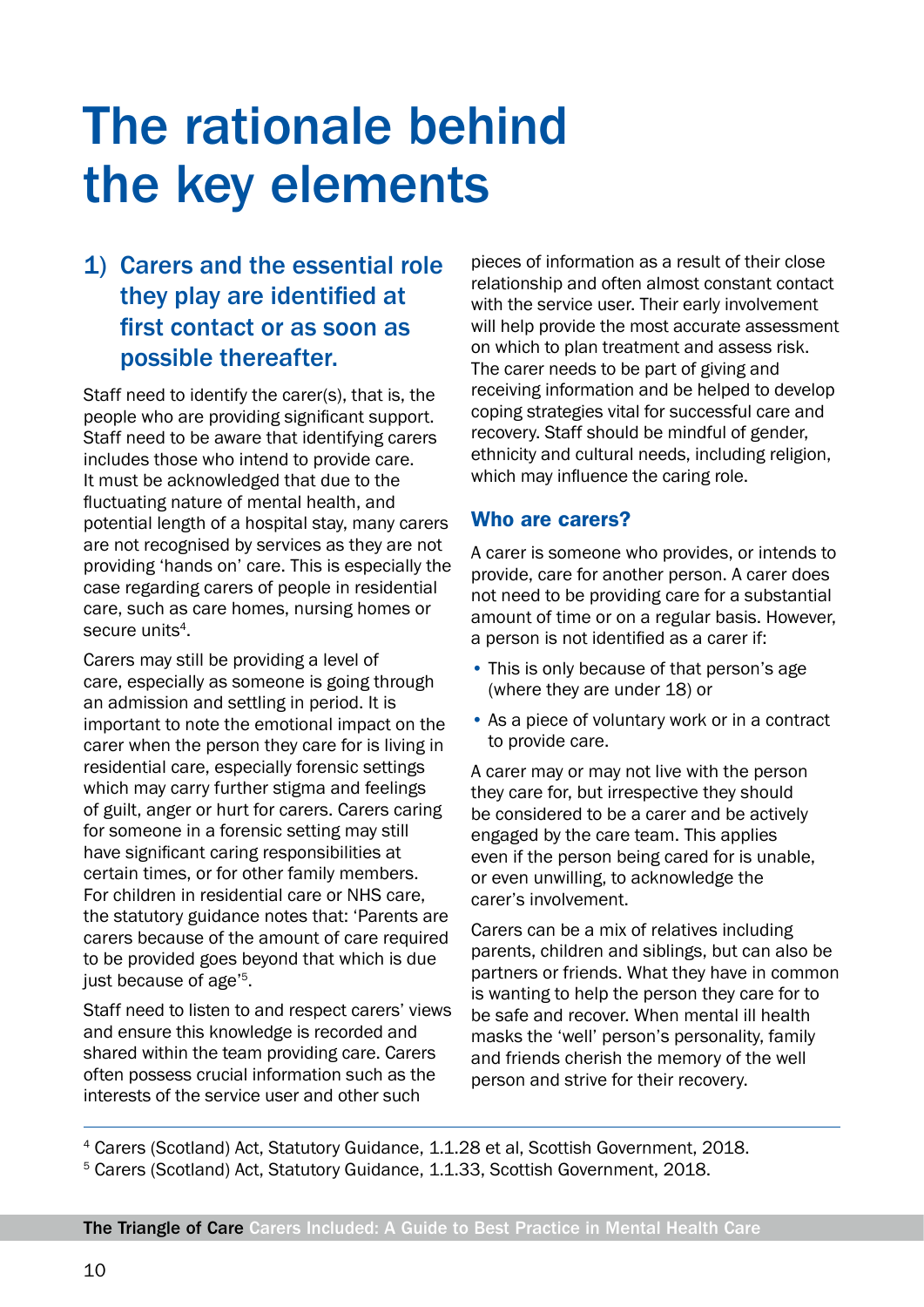Recognition and respect are major issues for relatives and friends who provide care and are central to confident care giving.

"Being a carer and dealing with services can be difficult, especially mental health services for some reason. We are trying to do our best and don't have other 'team members' around. Services could learn a lot from us."

#### Carer

All members of the mental health team need to know which carer(s) has taken responsibility for caring for an individual. This information needs to be recorded. If the person is a parent with a young family or a young carer themself, then any pressure on the children in the family needs to be recognised and a referral to young carer services discussed.

Many carers do not realise that as such they have rights to both information and support. Some may, for example, qualify for equipment and financial resources. It is an essential part of a service's responsibility to promote awareness among carers about their rights, especially now in relation to the Carers (Scotland) Act provisions around adult carer support plans and young carer statements and involvement in discharge planning.

#### Best practice examples

- Carer Information Sheet A4 form for gaining initial information about a carer. Developed by J. Ishmael and F. Mundell, Midpark Hospital, NHS Dumfries & Galloway.
- Young Carer's Authorisation Card used across Fife Young Carers services to help identify young carers and involve them in discussions and decisions about the person they care for. (Fife Young Carers Service, see www.fifeyoungcarers.co.uk).

#### 2) Staff are 'carer aware' and trained in carer engagement strategies.

#### Do all front line staff understand "being in the carer's shoes"?

Underpinning the effective delivery of the Triangle of Care is the ability of staff to listen empathetically to the experiences and concerns of carers and discuss with the carer the best ways of dealing with them. All staff need to work to a whole person approach and should have received carer awareness training.

Staff who undertake assessment and care planning should have received specific training in how to involve service users and carers. This is particularly important in community situations which are often reliant on the support provided by carers. Staff need to be aware of the valuable contribution carers can make to the assessment and care of the service user, be mindful of carers' own needs and confident when talking to carers. This does not happen automatically. Staff need knowledge, training and support so that they are capable of dealing with carers' questions and concerns, and of pointing them towards sources of support where the carer can find further help to meet their needs. It has been shown to be highly effective to have carers taking part in the planning and delivery of training.

The Scottish Government recognises the importance of staff receiving carer awareness training. The statutory guidance for the Carers (Scotland) Act suggests that: 'Health boards ensure staff readiness to involve carers in discharge planning.'6 Equal Partners in Care is a helpful online resource prepared by NHS Education for Scotland and Scottish Social Services Council, for overall carer awareness raising<sup>7</sup>.

6 Carers (Scotland) Act, Statutory Guidance, 4.2.20, Scottish Government, 2018. 7 Carers (Scotland) Act, Statutory Guidance, 4.2.21, Scottish Government, 2018.

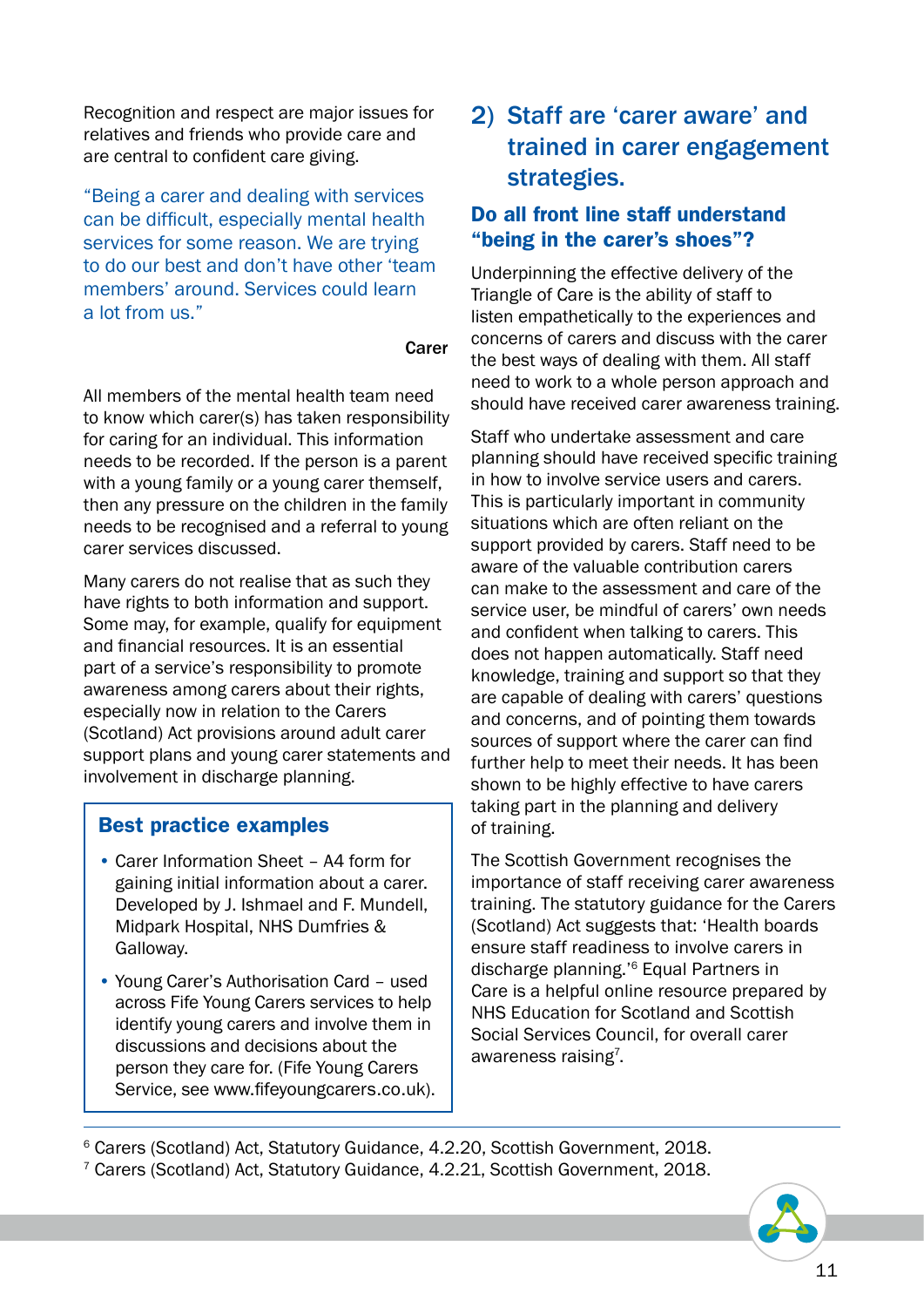Successful long-term outcomes are most likely when staff value the benefits of carer involvement and collectively promote the concept of a therapeutic triangle formed by themselves, the service user and carer(s). When all three parties work together, they create the Triangle of Care most likely to optimise safety, opportunity and recovery for the service user and be most helpful for the carer.

"I wanted to be part of decisions about the treatment plan, but I didn't know if I could, or if they would think I was interfering."

Carer

#### Best practice examples

- Carer Awareness Training Sessions delivered to front line NHS workers. designed and delivered with input from carers. (Carers Trust Scotland and Network Partners across Scotland).
- Equal Partners in Care online resource designed with input from carers and young carers across Scotland. (NHS Education for Scotland, see https://learn.nes.nhs.scot).

#### 3) Policy and practice protocols re: confidentiality and sharing information, are in place.

"Put a group of carers in a room and very soon the issue of confidentiality will come into the discussion."

#### Carer Support Worker

Confidentiality, though crucial, is often seen as a problem area in creating a Triangle of Care. The therapeutic relationship between worker and service user is based on having confidence or trust that what is said will not be disclosed without their agreement. This agreement needs to be considered in the context that the carer may have key information relevant to safe and effective care planning for the service user. Carers may also be required to take on roles and responsibilities to achieve the best care plan in the home or once the service user is discharged.

Carers are likely to know the history of the crisis and have known the 'well person'. They are aware of what may influence his or her recovery. They should therefore be encouraged to share this information, not only because it will help the clinical assessment and treatment, but also because it gives them a positive role and confidence in the programme.

Empowering carers by sharing relevant information enables them to continue with their caring role in as informed a way as possible. It is good practice to encourage the carer to speak to an independent person from a carer service for example, to help them understand any information given and how that may impact them as a carer.

Consideration needs to be given to the fact that a crisis, especially involving the need for compulsory treatment and/or admission may provoke user/carer conflict that may temporarily prevent consent to sharing information.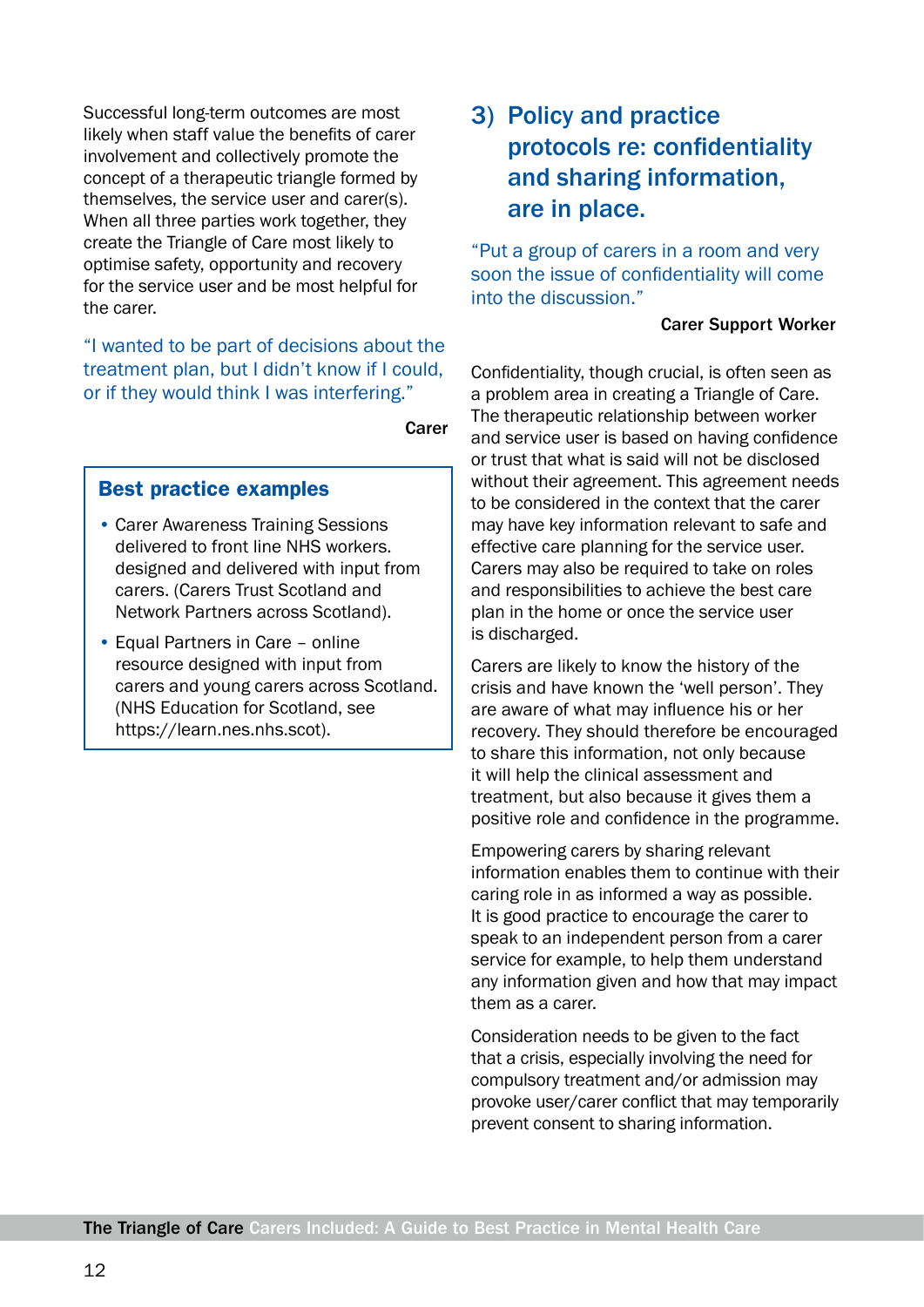The General Medical Council states, in s39 of its guidance:

'In most cases discussions with those close to the patient will take place with the patient's knowledge and consent. But if someone close to the patient wants to discuss their concerns about the patient's health without involving the patient, you should not refuse to listen to their views or concerns on the grounds of confidentiality. The information they give you might be helpful in your care of the patient.'

It is rarely acceptable for practitioners to refuse to see carers simply because the service user has not given consent.

Carers say professionals are understandably reluctant to engage with them when the service user has not given consent to share. Staff should be aware that this can lead to a failure to provide general information and can inhibit the carer from sharing valuable information and insights.

With the support of a carer support worker (or other advocate) the carer can be helped to focus on general issues and alternative sources of help.

#### A suggested example of good practice:

- Discuss with the service user if there is anyone providing significant care. Record and share this as required.
- If a carer is involved, then discussion establishes if the service user has capacity to give or withhold consent to sharing of information.
- If capacity is present the level of information to be shared with the carer should be agreed with the service user. This may be full, partial or no disclosure and recorded and signed by the service user.
- In Scotland, any person over the age of 16 is presumed to have capacity and to be able to make decisions about their own health care and about the sharing of personal health information (the Age of Legal Capacity (Scotland) Act 1991).
- If a person over the age of 16 does not have this capacity then Adults with Incapacity (Scotland) Act 2000 is the law which sets alternatives in place, and mental health professionals will only be bound to share health information if the carer also has appropriate guardianship powers.
- If a service user wishes no disclosure, these wishes must be respected, but staff should regularly revisit this decision. However, if the carer is aware of the individual's involvement with mental health services then staff can share information around care and treatment without breaching confidentiality. Help, support and general information around mental illness can be given to carers at any time even if an individual refuses sharing of information (Mental Welfare Commission for Scotland, 2018).
- It is good practice for any paperwork, including letters, relating to the carer to be stored in a separate section of the service user's notes. This can reduce the risk of disclosure of carer or service user confidences.

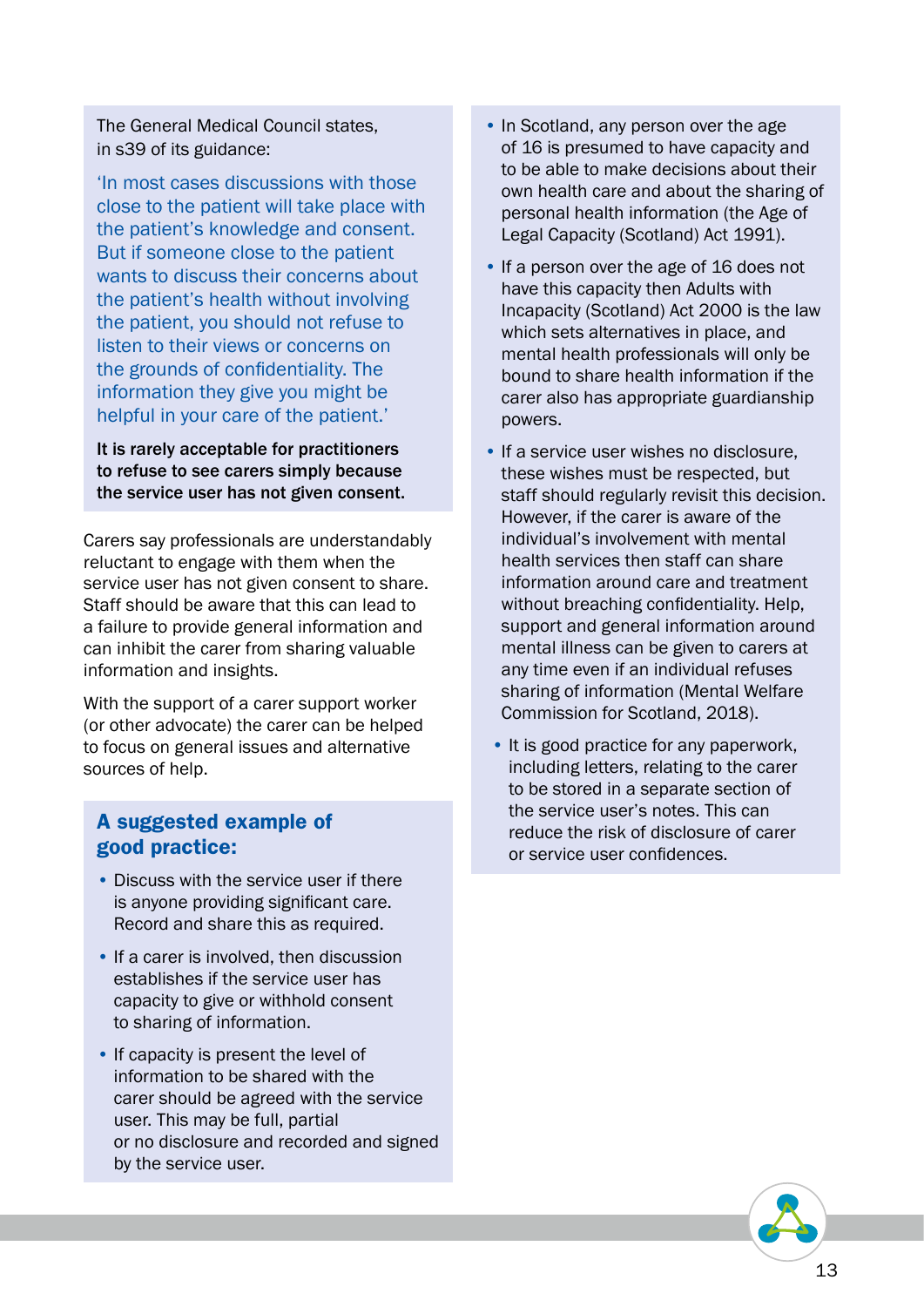It is vital to emphasise that the above applies only to information that is personal to the service user, that is patient identifiable information such as the service user's diagnosis, treatment options and other personal details. Carers can always receive non-confidential information from staff such as information that is already in the public domain about mental health conditions, the workings of the Mental Health (Care & Treatment) (Scotland) Act 2003, and local services available for both carers and service users. Staff can build stronger relationships with carers by offering and sharing non-confidential information, even if sharing of the service user's information may not be appropriate in that situation. Staff should ensure they ascertain what information carers already know, as any information carers are already aware of is not to be treated as confidential. Similarly, carers have the same rights to confidentiality of information they disclose as service users do. It is vital for staff to understand and respect carers' rights as they would service users'.

#### Best practice examples

- Carers and Confidentiality. A best practice guide for staff working with carers. (Mental Welfare Commission for Scotland, 2018).
- Consent to Share Information Sheet – a form for staff to complete with service users informing staff what (and if) information can be shared. Developed by J. Ishmael and F. Mundell, Midpark Hospital, NHS Dumfries & Galloway.
- Carer Information Sheet. This is a set of questions asking the carer about the crisis or events leading to admission. It asks the carer what type of things they do to support the person being cared for when becoming unwell. This helps validate the carer's role and knowledge of the person being cared for, informing staff of how much the carer already knows. The questions also seek to find out what the person being cared for is like when well, so aiding recovery. Developed by J. Ishmael and F. Mundell, Midpark Hospital, NHS Dumfries & Galloway.

Under the Mental Health (Care & Treatment) (Scotland) Act 2003, service users have the right to have any Advance Statements taken into account by anyone carrying out duties under the Act. While these statements are expressly for the use of service users, good practice would be to ensure there is a section within the statement which outlines which information should be shared and with whom. Those supporting service users to complete Advance Statements should advise adding this into the statement. Carers should be made aware of the service user's right to prepare such a statement even if the statement is not shared with the carer. This is a way for the carer to provide support to the person being cared for.

#### Best practice examples

• Advance Statements Guidance Booklet, Advance Statement films and examples. (Mental Welfare Commission for Scotland, see www.mwcscot.org.uk/ get-help/getting-treatment/advancestatements/).

All mental health services are using a recovery approach to care. This approach adopts a way of empowering service users and carers through partnership working, knowledge and expertise sharing. The model also promotes shared decision making and the development of joint crisis plans.

#### Best practice example

• Let's Talk about Recovery – a leaflet introducing recovery and encouraging conversations around what recovery means. (Scottish Recovery Network, see www.scottishrecovery.net).

The Triangle of Care Carers Included: A Guide to Best Practice in Mental Health Care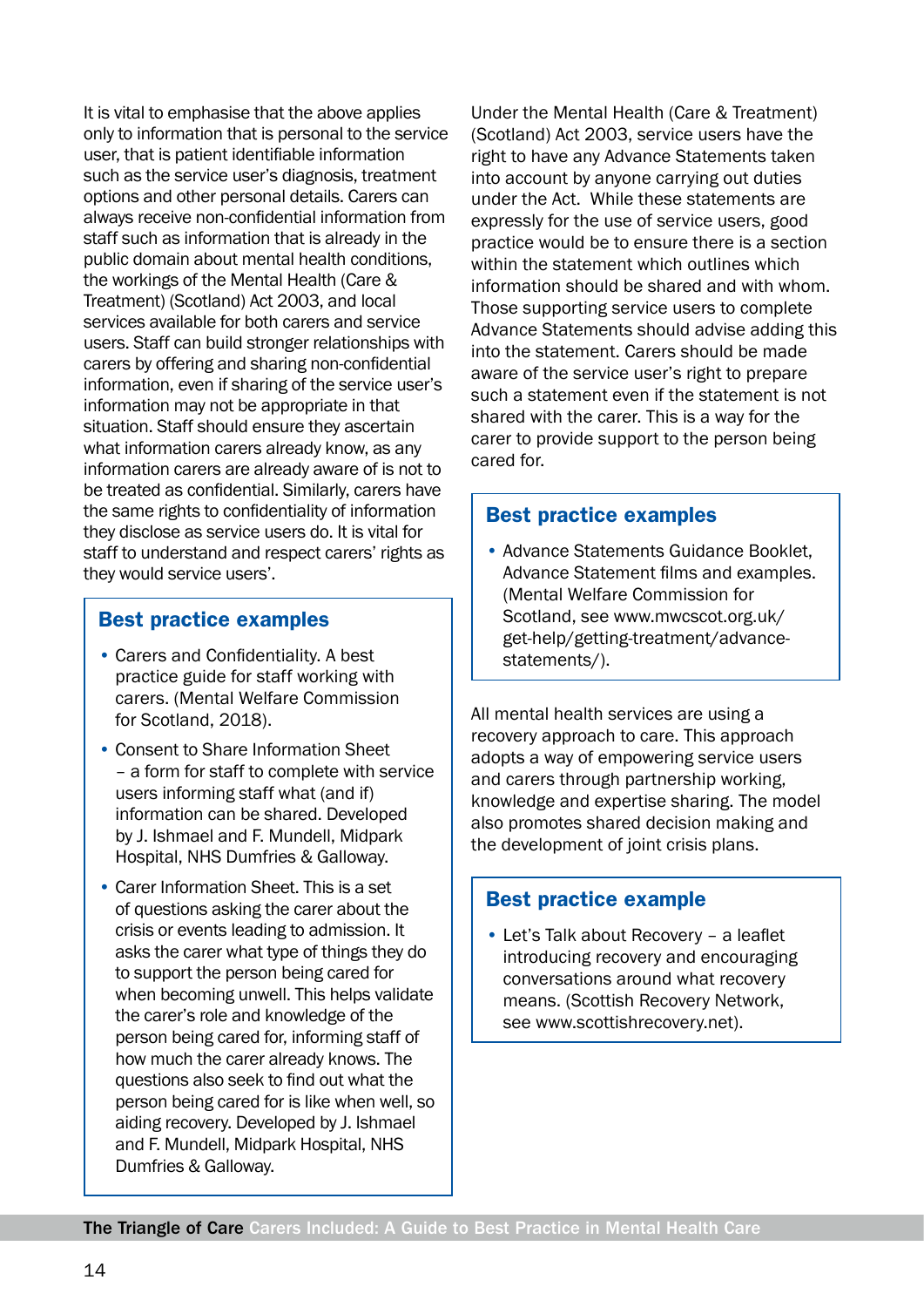#### 4) Defined post(s) responsible for carers are in place.

When asked about carers' issues, some services claim: "all the staff do it!" While it is fundamentally important that all staff should be competent in working with carers, this work needs to be coordinated, managed and led.

Ward and community team carer links/ leads/champions should be appointed. In conjunction with team managers they then have the task of promoting carer engagement and overseeing the relationship with carers. They make sure that necessary measures are in place and operate effectively. Careful thought about carers' issues suggests that this work is made up of a number of disparate parts, most of which may not require great effort but are all necessary and depend on coordination. If one or two designated team members always have them in mind, they are more likely to receive the required attention. Likewise, these arrangements must be monitored to ensure that carers leads do not become a 'dumping ground' for carer work – rather that they help coordinate whole-team attention on carers' issues.

Designated carer leads will also promote good practice among colleagues. Knowledge and understanding of carers' rights, especially in relation to health board duties around involvement at discharge, will ensure services follow their responsibilities under the Carers (Scotland) Act and carers are made more aware of their rights under the Act. A carers lead can also be the contact between individual carers and staff at meetings and reviews, can promote carer resources within the community, and liaise with carer support organisations. Wards/teams that have appointed a carers lead say there is quickly an improved relationship between staff and carers.

"Jasmine, my daughter's named nurse was never on the same shift as my visits. The other nurses would have a few words, but it wasn't the same as talking to Jasmine"

Carer

Carers often find it difficult to monitor their relative or friend's progress or to impart information due to the shift system on wards or community teams' busy schedules. In addition to the carer lead, teams can appoint a member of staff to act as a carer link for each shift/team. This person would provide additional continuity in receiving and sharing information and be a clear point of contact.

#### Best practice examples

- Person Centered Improvement Advisor coordinates carer support, information and involvement. (The State Hospital, Carstairs, Lanarkshire).
- Lead nurse identified (on a temporary basis) to introduce Triangle of Care across inpatient mental health and older people services in Dumfries and Galloway. (NHS Dumfries & Galloway).
- 5) A carer introduction to the service and staff is available, with a relevant range of information across the care pathway.

#### An introductory letter

When a person enters mental health services, whether as a result of crisis or through outpatient assessment, their carer is likely to be anxious about what lies ahead and be concerned for the person they care for. Carers can at this time be exhausted and fragile and may not be in their most receptive state to receive and retain information. Many carers find their first meeting with the community mental health team or visit to the ward an ordeal which may often have been compounded by a series of distressing events prior to seeking help. An introductory letter from the named nurse or care coordinator can help provide reassurance and give the carer much needed basic information such as the names and contact details of key staff and other local sources of advice and support.

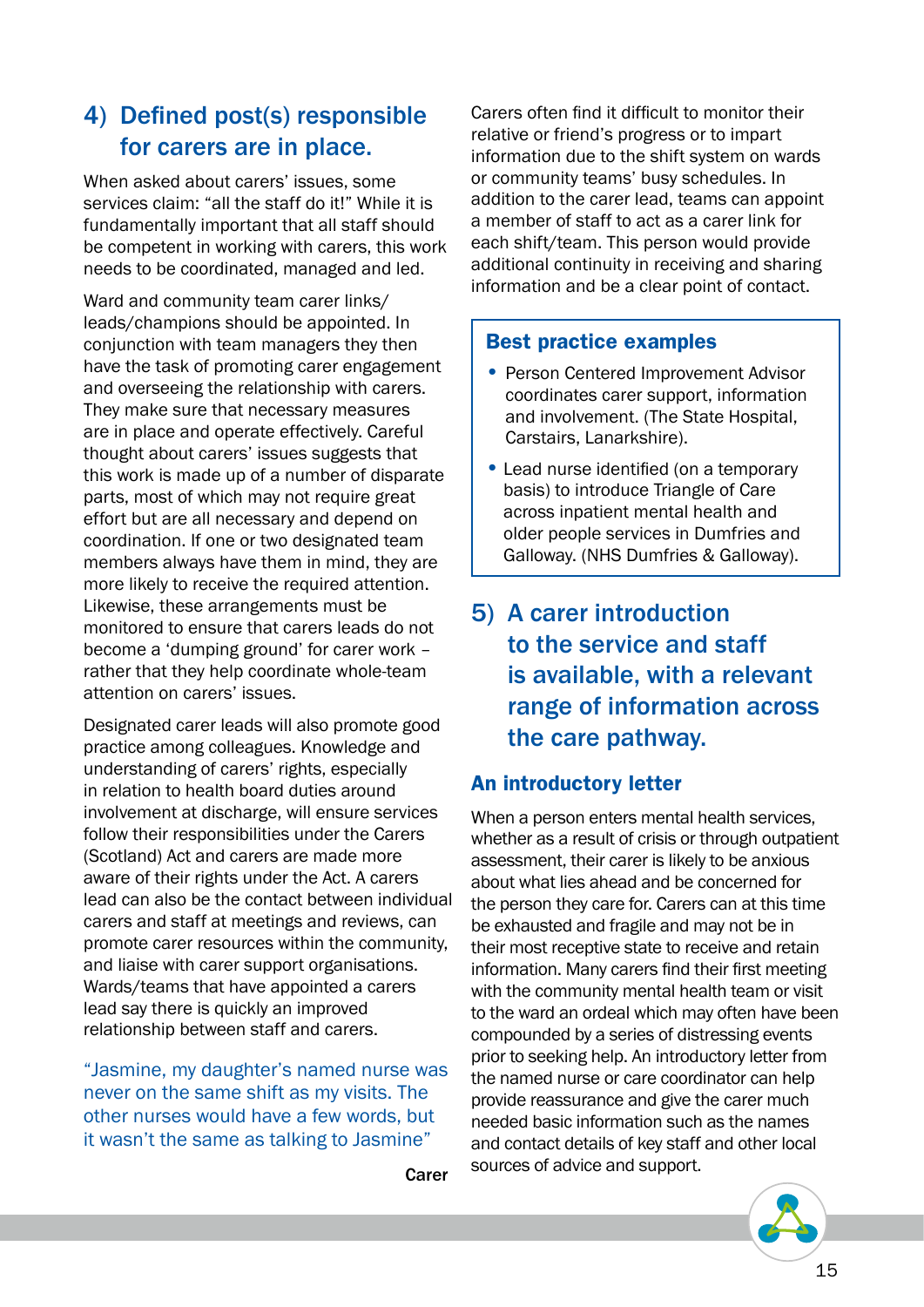It may not be necessary for community mental health teams to provide a letter of introduction if the carer is familiar with the team, however having an information leaflet about the team is good practice for new carers along with a letter of introduction.

#### Best practice example

• Carer's Initial Introductory Letter. (Several NHS mental health services across Scotland).

#### An appointment with a named member of the staff team

The letter should also offer an early appointment where the carer can share concerns and family history. Good care planning and effective risk management can best be achieved with early carer involvement. A formal appointment should be set up between a carer and member of staff to give the latter a chance to listen to the carer's story and concerns and take a good history. The meeting will also give the carer the chance to ask questions of personal concern in more detail.

#### Ward orientation/carer induction

Admission to a psychiatric ward is often a daunting experience for both service user and carer – especially on acute wards where staff are managing a range of people with difficult or disturbed behaviour. Some carers and families feel a sense of failure when someone they care for is admitted.

"I couldn't manage, and I feel responsible for calling for help and then he was sectioned. It was horrible!"

Many carers tell us that admission procedures need to be more carer friendly, with recognition of the value of carer input and respect for their opinions. On arrival, a carer accompanying a service user at time of admission should be met, greeted and shown to an appropriate private area where they can discuss any pressing matters of concern in confidence and be offered refreshments.

The Royal College of Psychiatrists in its publication National Standards for In-Patient Care (The Royal College of Psychiatrists, 2017) recommends that carers should be given an explanatory written document focusing on immediate matters and providing basic information about the ward, at the time of admission or as soon as possible afterwards. This may include what practical items the service user will need in hospital, visiting arrangements and facilities for seeing visitors in private, an explanation of any ward procedures such as locked doors, protective times during the day, rules regarding prohibited items, arrangements regarding smoking and mobile phones, safety procedures, information about the staff involved with the service user and contact numbers for the ward.

Some excellent ward leaflets have been produced by staff in collaboration with service users and carers. These leaflets often describe the layout of the building, its facilities and services and basic information about the ward routines. Some wards produce both a leaflet for service users and one for carers, relatives and friends. Although some information will be common to both leaflets, this approach recognises that the needs of service users and carers are different and they should be offered different solutions.

Carer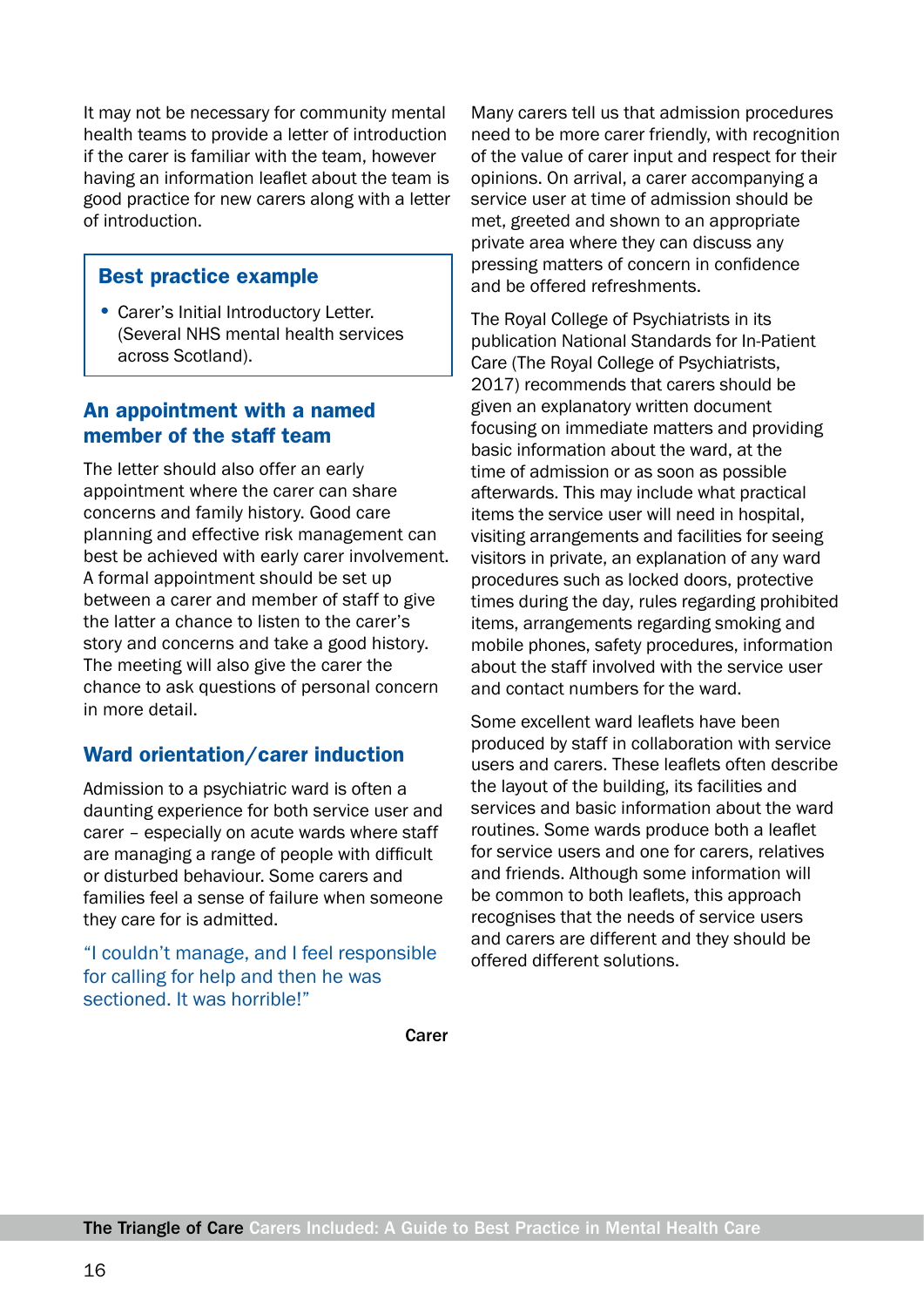#### Best practice examples

- Carers and Family Centre, The State Hospital – this is a dedicated space within the hospital for carers and families to use, find out about State Hospital and get other information as required. (The State Hospital, Carstairs, Lanarkshire).
- Ward leaflet explaining nature of setting and what to expect within the Intensive Psychiatric Care Unit. Developed by J. Ishmael, Midpark Hospital, NHS Dumfries & Galloway.

"The staff complained about Jan's husband. Whenever he visited, it was mid evening with few staff on duty. He was intimidating, aggressive, loud and impatient. I investigated and discovered that the man was going home after a long day shift, feeding the children and organising the home before visiting his wife. After he had told his story and I had shared it with the team, future encounters were much better."

#### Modern matron

#### Carer information packs

As part of support to the carer, a more indepth carer information pack should be provided. This should give carers and families information needed to understand mental ill health conditions, the likely consequences. what the carer and family can do to help, their rights as carers and the services and support locally available to them and the person they care for.

Carers often begin their journey of caring for someone experiencing mental ill health with very limited or inaccurate knowledge of what the illness might mean both for the person they care for and for them as carers. They can be unaware of what resources they may need and where to find them and as result can feel confused, anxious and depressed themselves.

Staff may think a carer is 'angry' or 'hostile' but this may be an indication that the carer is particularly stressed or concerned and needs additional support.

Mental health staff can provide informal verbal support and information, but the provision of a designated information pack helps reinforce the central importance of the carer's role to both carer and staff. It formalises the extent of the knowledge and skill required from the carer and acknowledges the need for support. Services should have a clear carer support pathway where services check that carers have received this information irrespective of how long they have been a carer or whether they are dealing with a specialist service, inpatient or community team.

The Carers (Scotland) Act statutory guidance states: 'Providing good quality, appropriate and timely information and advice to carers has dual benefits of improving the health and wellbeing of carers, and the cared-for person, reducing the potential need for, and costs of, crisis management.'8

This may be particularly important for carers from black, Asian and minority ethnic (BAME) communities. Steps should be taken to ensure that the cultural and language needs of families or other carers are taken into account in preparing how best to provide carer information. Carers tell us that the availability of information packs for carers was scarcer than for service users, although some condition specific charities have produced such packs. However, the distribution of these packs is variable.

8 Carers (Scotland) Act, Statutory Guidance, 6.1.1, Scottish Government, 2018.

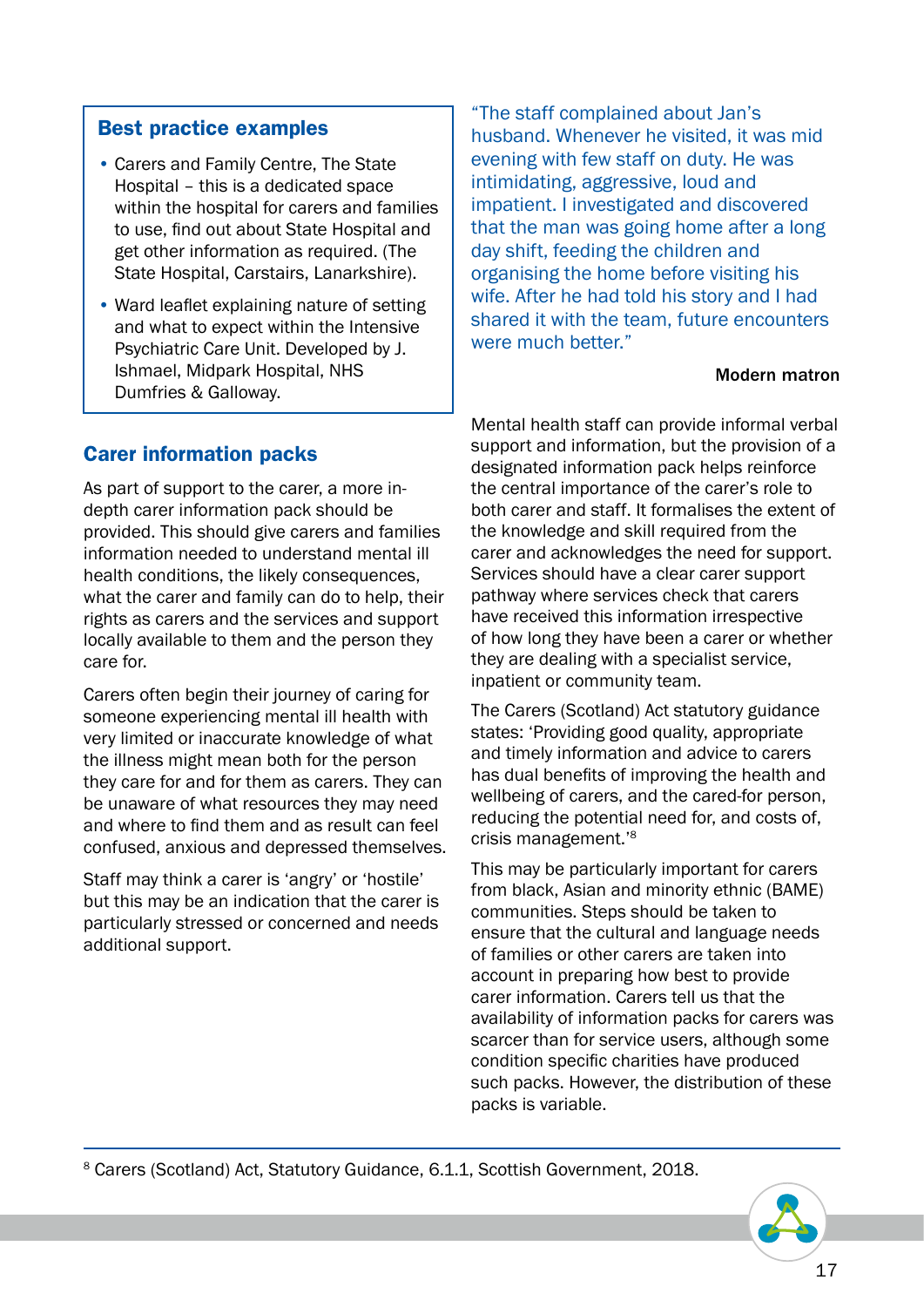The ideal pack should be clearly written, well presented and capable of being updated at regular intervals. It should provide local and general sources of support and will need to be flexible and adaptable – broadly for each mental health diagnosis. The carer might want or need to refer to information at any time. It is recommended that staff automatically give all new carers a pack and check with all carers that they have this information.

"The information packs were really useful because I could have a quiet read when I was ready. I could re-read things which were difficult. I keep the pack in an obvious place and it is reassuring to know that there are lots of contacts when I need them."

Carers

#### Best practice examples

- Information for Carers. Comprehensive information pack designed with input from carers, see www.tsh.scot.nhs.uk. (The State Hospital, Carstairs, Lanarkshire).
- Carers Information Pack information sheets for carers. (Support in Mind Scotland, see www.supportinmindscotland.org.uk).
- Menu of Questions. This is a leaflet produced with carers, offering suggestions of types of questions carers may wish to ask members of mental health teams. See Carers.org/scotland or www.supportinmindscotland.org.uk/. (Carers Trust Scotland and Support in Mind Scotland).

Managing information resources is a challenge to mental health services. Resources need to be up to date, provided in a timely way and used, rather than languishing on some forgotten shelf in the office. These duties are

more likely to be done well if they are one staff member's responsibility. It will help to be clear whether the responsibility for commissioning, storing and issuing the packs lies with a carers lead. Whoever has responsibility, all staff must ensure they know where supplies are and offer/check all carers have or need this information.

#### Discharge planning and aftercare support

Planning for discharge should be an integral part of the care pathway and carers are a valuable part of this process, with goals and, where possible, timelines in mind when the care plan is developed.

The Carers' Charter states that: 'If the person you are caring for is admitted to hospital, the health board must take appropriate steps to:-

- inform you as soon as it can about when the person you care for is to be discharged;
- invite your views about the discharge; and
- take your views into account when planning the discharge (as far as "reasonable and practical")'.9

The exceptions to the above are when a person being cared for is being discharged from outpatients or A&E and, in terms of mental health, where there is a suspension of detention for a period of time. This is because there is a duty on any person carrying out a function of the Mental Health (Care & Treatment) (Scotland) Act to have regard to any views of carers as stated in Part 1 of that Act, Guiding Principles. For discharge this includes suspension of detention and conditional discharge.

Coordination between the relevant community teams, families and carers and the service user themselves needs to be established before discharge, and the service user needs to know what support is available and how to access it.

Carers Charter, page 11, Scottish Government, 2018.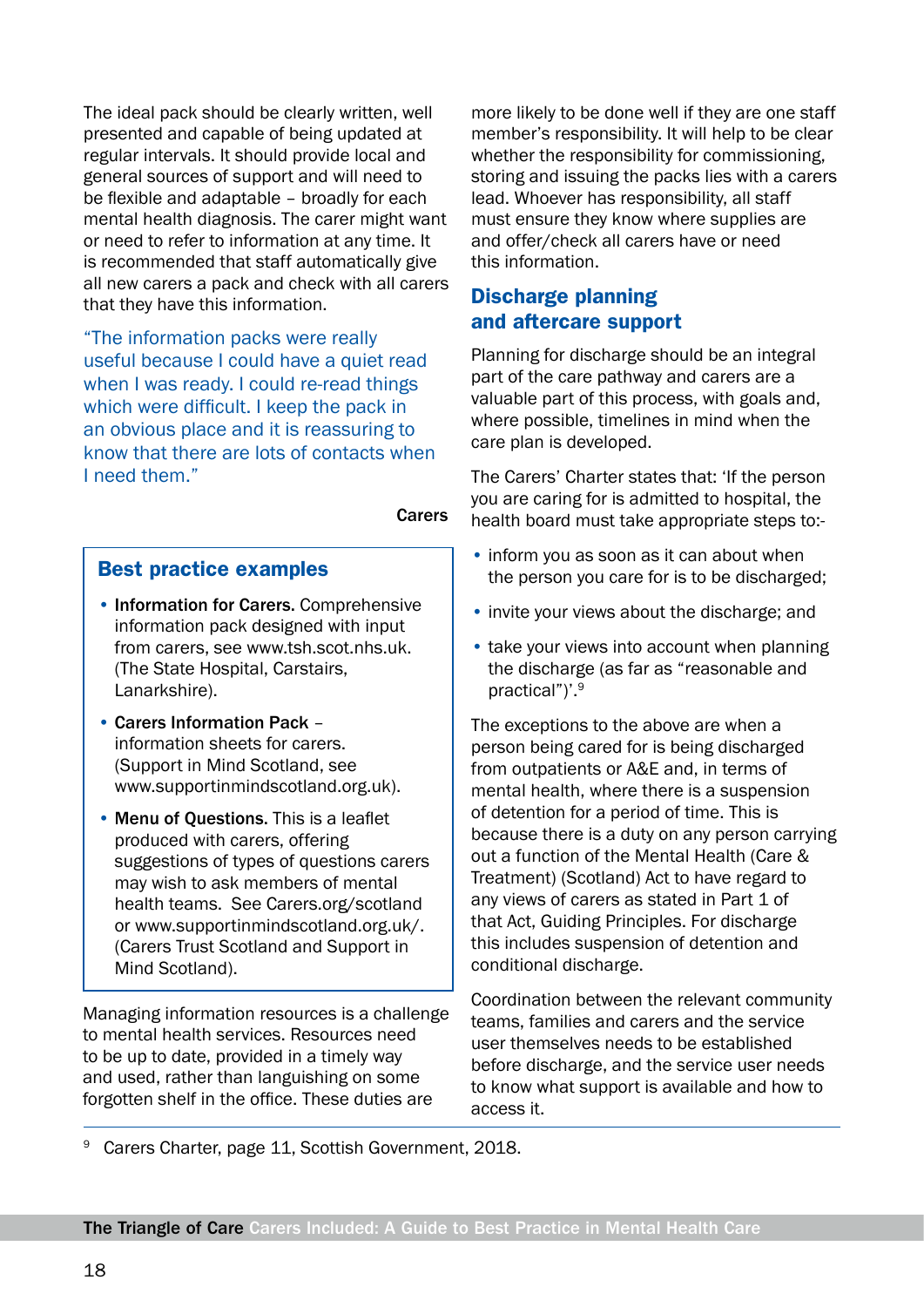#### Best practice example

• The Carers (Scotland) Act statutory guidance highlights the Triangle of Care as an example of a model of care to ensure carer involvement $10$ .

#### 6) A range of carer support services is available.

#### Carer support

Mental illness can cause a rift between the service user and those who are closest to them – if only for a short time. This separation, particularly if it comes about because an individual has been detained under The Mental Health (Care & Treatment) (Scotland) Act, can produce anger and frustration from the service user.

The carer can often be the butt of hostile feelings at the same time as they are having to deal with their own thoughts and feelings of confusion, anger, guilt and sadness.

All carers should be offered a referral to a local carer support service, or young carer service. These services can provide support and information about their rights under the Carers (Scotland) Act, including the right to an adult carer support plan or young carer statement. This requires good connections within the community and knowledge of which organisations can offer adult carer support plans or young carer statements.

Adult carer support plans and young carer statements are only part of the support available to carers. It is important that carers are supported to access as wide a range of support as is available through universal services, for example peer support groups, local carer services, educational services, libraries and leisure centres. Taking a preventative approach in dealing with the impact of being a carer can reduce anxiety and stress and improve overall outcomes for carers of all ages.

Some carers may decline referral to other agencies for good reasons at that point but they should be given the option to revisit this decision from time to time.

Carer support posts, or ward or team staff with designated carer responsibilities, should ensure opportunities exist for families and other carers to meet through educational or peer support forums. They may hold carer support meetings which provide the opportunity for mutual support between carers. Staff can find it challenging to run a carers meeting on an inpatient unit which is why it is recommended that staff liaise with local carer services which may be better placed to provide such carer support away from inpatient settings.

Useful work can be undertaken with family members or other carers to develop strategies to deal with challenging or difficult situations they may experience in their role as carers. Carer support groups run by carer services may welcome the attendance of mental health staff to provide ongoing support, reassurance and information.

While carer group support meetings are much valued, provision for one-to-one time with a professional such as a named nurse is also needed. Most carers are likely to have specific and confidential issues which they need to discuss. This can prove difficult if they are part of a group.

Some mental health services use an appointment system to organise one-to-one support for carers, especially those new to the service/ward. Having someone to talk to who is well versed in carer issues is an effective way of addressing the trauma of being a carer of someone who has become acutely ill. Carer support workers or carer advocates from local carer services may helpfully attend ward round or review meetings when carers are in attendance and need support.

<sup>10</sup> Carers (Scotland) Act, Statutory Guidance, 4.2.24, Scottish Government, 2018.

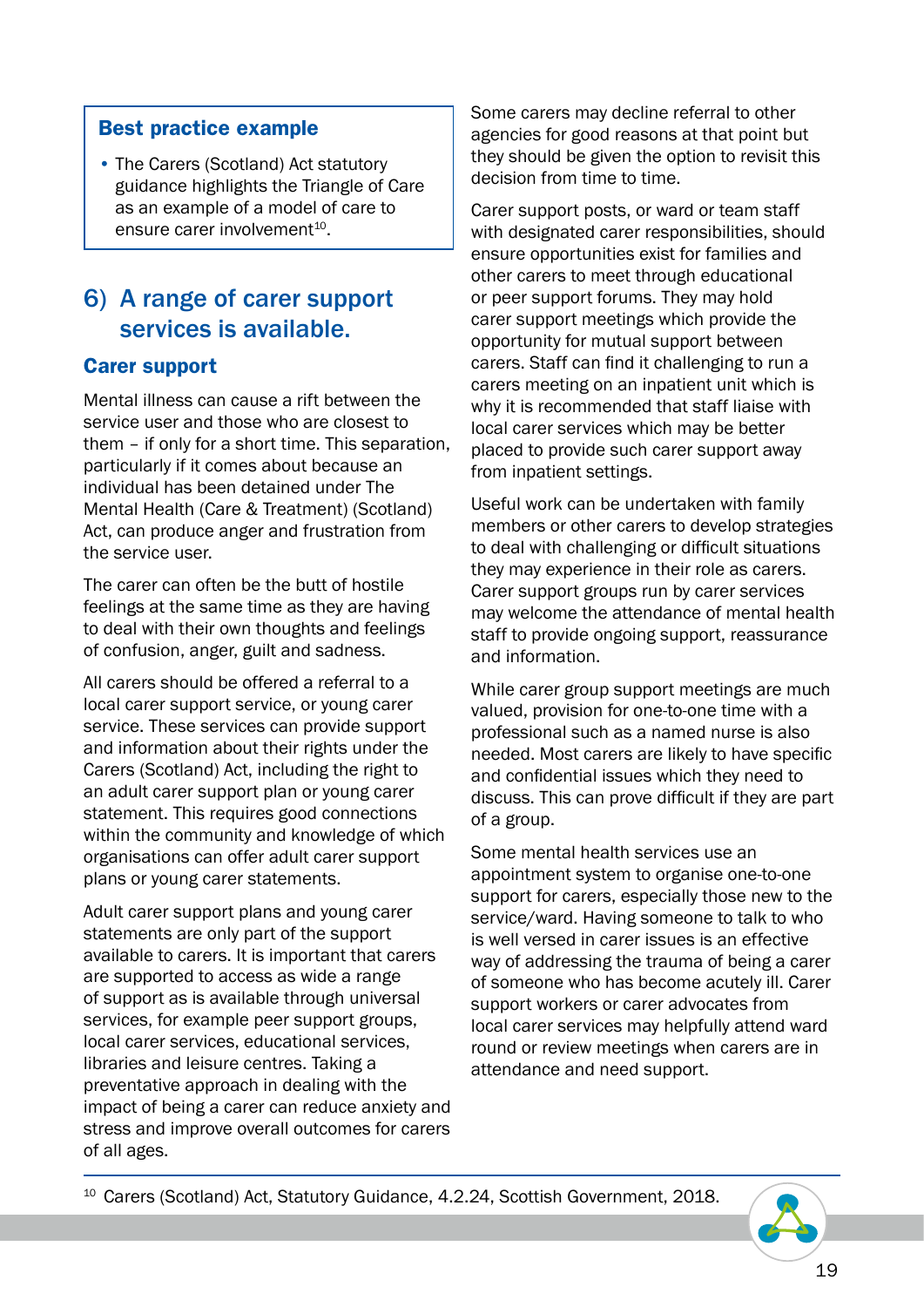"I valued the one-to-one with the worker but best of all was meeting and listening to other carers. I learned so much from the old hands. One said things like: 'You are trying too hard, back off a bit, your relative will come back when they are ready'. She meant that eventually the love will come back and I know now this was right. At the time it gave me hope."

#### Carer

#### Best practice examples

- Carers Trust Network Partners provide a range of carer services across Scotland. More information can be found at Carers.org.
- Young carer services a mix of organisations providing young carer services either in groups or individually to young carers across Scotland. Scottish Young Carer Services Alliance, see Carers.org/scotland for more information).

#### Discussing a carer's own priorities

It is essential that every effort is made to ensure carers receive all the support they are entitled to, given that they will often have the primary responsibility for assisting the service user once they have left hospital or when they are not receiving formal support.

Staff should confirm that the carer is aware of their right to an adult carer support plan (or young carer statement), and, if necessary, refer them to either the responsible local authority or local carer service. Carers should benefit from the dialogue involved in the process. It is rarely sufficient to carry out such a discussion in a one-off interview. This may be the first occasion when the carer's interests have been addressed and their primary focus may be to off-load and explore better care for the person they care for, rather than their own needs. As rapport and confidence in the process develop there will be a more meaningful exchange of information and insights.

#### Best practice examples

• What to expect leaflets. These are a set of information sheets, put together with carers and national carer organisations, which explain different parts of the Carers (Scotland) Act. (www.carersnet. org/carers-act-resources).

#### Family work in acute care

Traditionally, adult mental health services have focused primarily on the individual. In the past, they have not offered a broad range of treatments, such as talking treatments or support for the family. There is a long established and strong evidence base for the effectiveness of family work, but more needs to be done to develop family work in adult mental health services.

Family work requires skill and capacity and is usually carried out in non-acute community settings by staff with specific training. However, within specialist services, such as in patient forensic units and eating disorder facilities, family work may be provided as part of on going care and treatment.

There are difficulties in delivering family work on the wards. Shorter lengths of stay may make continuity difficult; service users are often extremely unwell and so may be less able to be involved. Carers may wish to have a break from confronting recent painful experiences and so be unwilling to participate.

#### Best practice example

• Esteem Glasgow is a community mental health service for people usually aged 16–35 and experiencing their first episode of psychosis. Esteem offer family work as part of its service. (NHS Greater Glasgow & Clyde and Health and Social Care Partnerships).

The Triangle of Care Carers Included: A Guide to Best Practice in Mental Health Care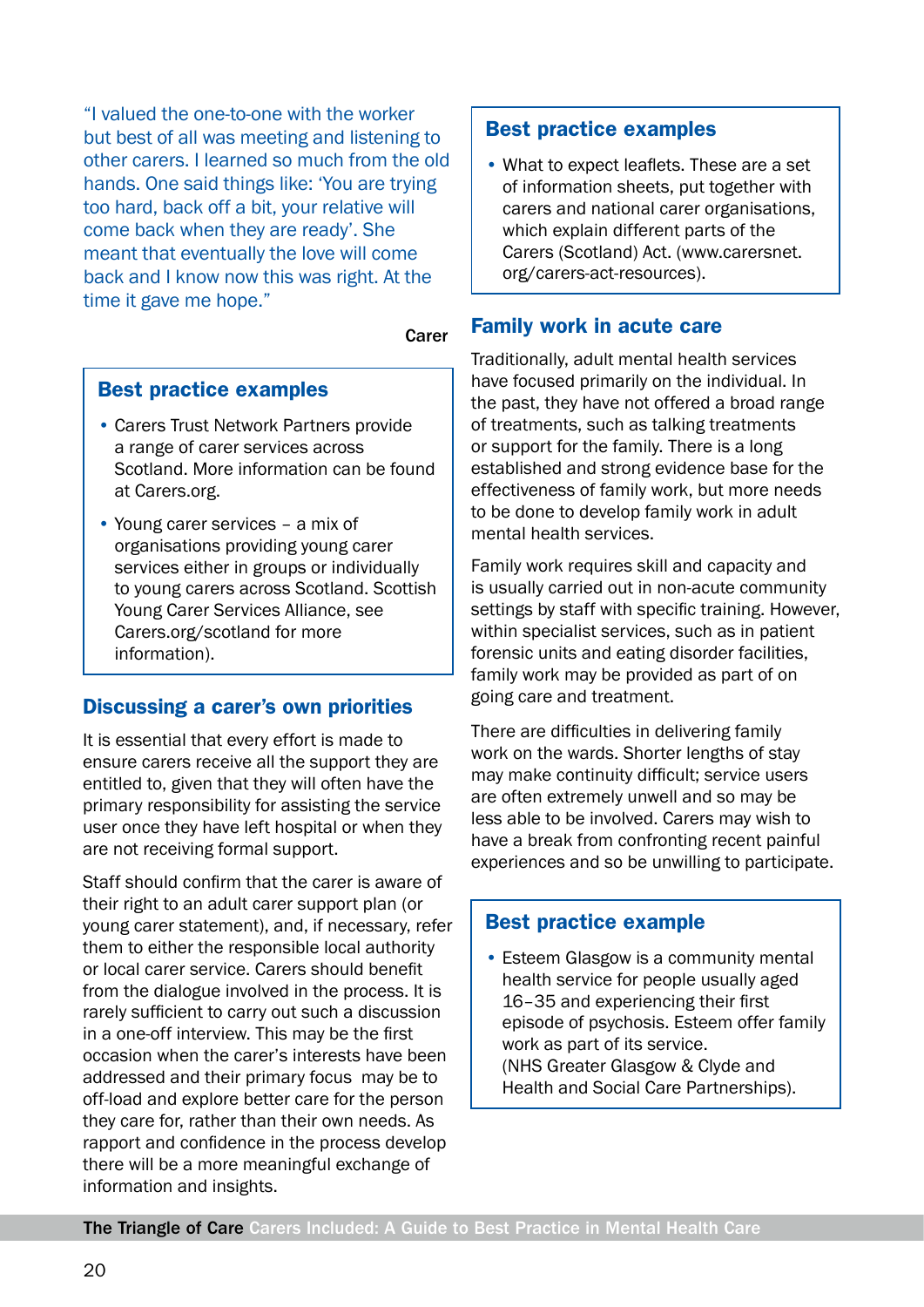#### Regular assessments and audits must be undertaken to ensure the six key standards of carer engagement are in and remain in place

The Triangle of Care approach has been developed from the experience of scores of carers who say that too often some or all of the key standards are not in place and from the good practice of those services striving to create an effective partnership with carers.

#### Reviewing current practice and benchmarking where you are

The first stage for a local mental health service wishing to review its practice is to take stock of the current situation and to develop a plan to put all the required standards in place. This exercise should be undertaken with local carers (and service users) to benchmark and identify any areas that carers regularly report as problematic, and to get their ideas on what is most needed. To help, we have included a simple self-assessment benchmarking checklist that uses the Red, Amber, Green analysis tool (see Appendix 1).

#### Regular auditing

The second stage is to regularly re-assess to ensure that the six key standards are in place and are working well. Only by a system of regular feedback from carers themselves will services be able to know how well they are operating a Triangle of Care approach. It is important to look across the entire care pathway to get a clear overview of the whole process and any weak spots. Feedback should be gathered both after an acute episode, and separately, to gain understanding of the carer's overall satisfaction.

#### Best practice examples

- Carer Feedback Form used following discharge from hospital either face-toface with the carer or via telephone. The carer can take the form away and complete it on their own. This provides a good way of involving carers in ensuring the mental health service is meeting their needs and gaining information which could help with further planning of the service in the future. Developed by J. Ishmael and F. Mundell, Midpark Hospital, NHS Dumfries & Galloway.
- Care Opinion Scotland used to gather feedback from carers and service users on service provision. (Across NHS sites, see www.careopinion.org.uk/services/ nhs-scotland).

#### Closing comments

Better engagement by mental health services with service users and carers as active partners is a necessary underpinning of more effective planning and delivery of mental health care.

Creating the Triangle of Care will help ensure the What if? challenge posed in the Introduction is being responded to positively. The implementation of the six key standards will mean carers feel the contribution they can make is adequately recognised and their expert knowledge is properly taken into account.

Using the Triangle of Care will ensure mental health services are aware of the Carers (Scotland) Act and the duties stated within it. This can then lead to carers feeling empowered and valued – improving their own situation and the support they can give to the person who is unwell.

Carers provide an enormous amount of care in the community for people with mental ill health. The ongoing development of home based care at times of acute illness is further evidence of the need to give considerable attention to the views and needs of carers.

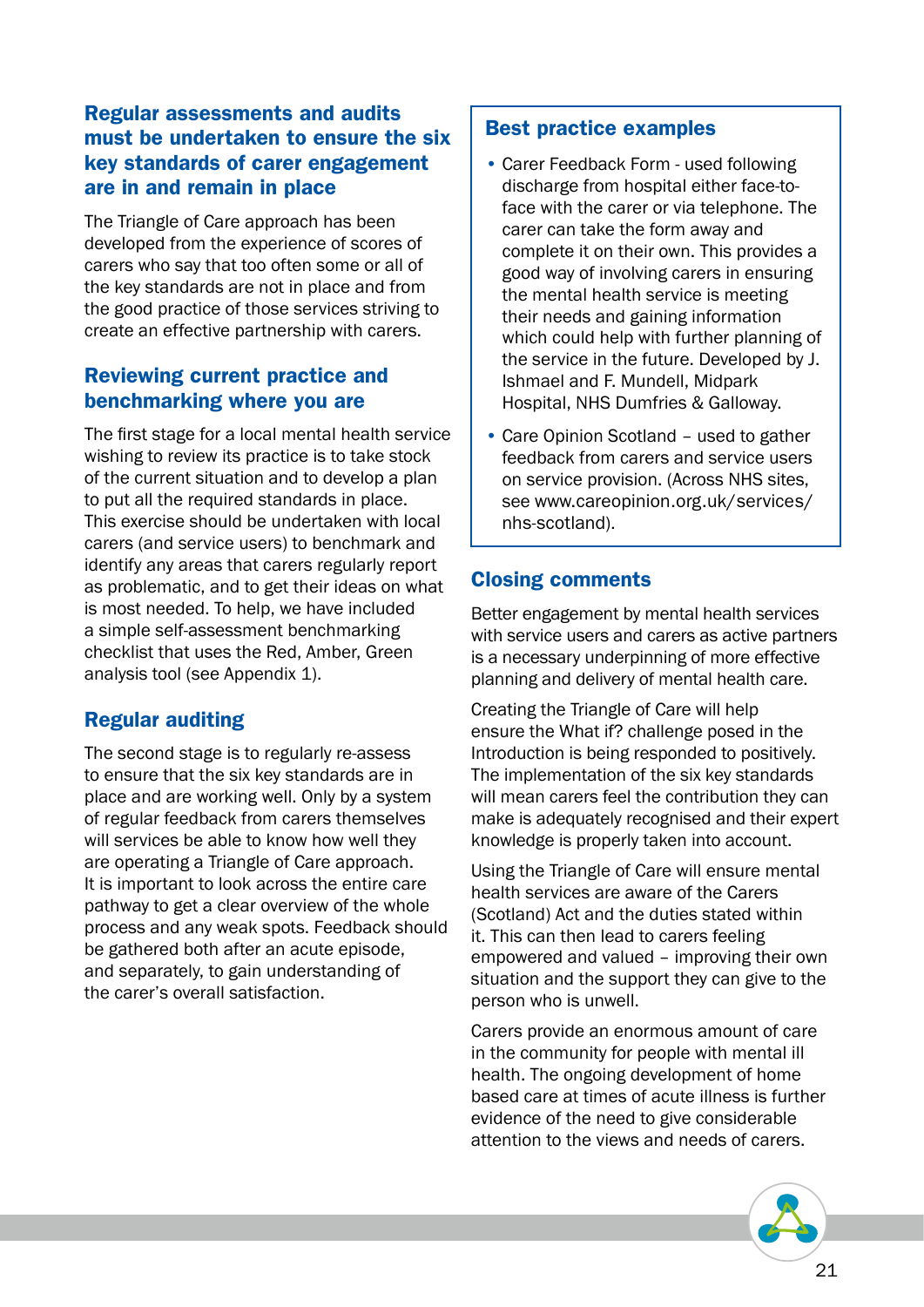The shift of care from hospital to home can mean much greater reliance on carers, with a consequent impact on their lives and a greater need for engagement and support.

Developing the Triangle of Care model may require some investment in staff training and practical support for carers. Benefits can most importantly include better quality care outcomes, but also more cost-effective service delivery through decreased admission rates and reduced length of stay.

Having a Triangle of Care in place will ensure the views of carers in formulating care plans and policy is translated into their inclusion at all levels of the process and their often-crucial role is supported through practical means.

#### Services for carers

In the majority of locations in Scotland, services for carers may be provided by voluntary organisations. The Scottish Young Carers Services Alliance also operates throughout Scotland to bring together all the services working with young carers. All front line staff should make themselves aware of their local carer support provision and other services.

## Appendix 1: Triangle of Care self-assessment tool

#### Tips and Guidance for staff completing the self-assessment tool

The Triangle of Care self-assessment tool enables mental health services to assess themselves on a ward by ward or team by team basis.

The tool is easy to use and involves a simple traffic light system for assessing service delivery.

Guidance notes have been developed as a result of feedback from carers and mental health service staff who have begun to assess their services. These notes have been written for inpatient services and community mental health teams. They can be accessed on Carers.org/scotland.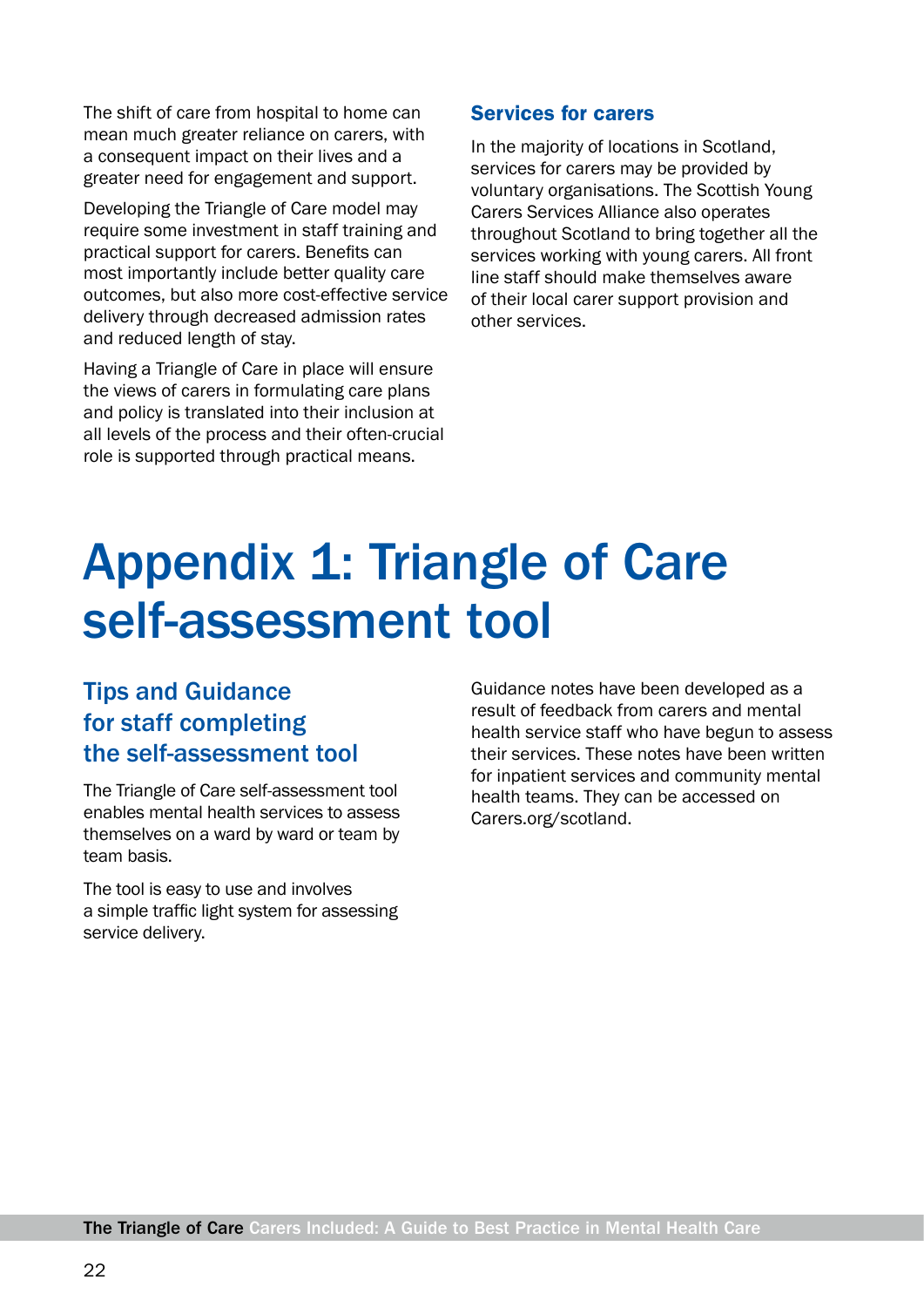| l<br>S C C C C C C C C C<br>j<br>l |
|------------------------------------|
|                                    |
|                                    |
|                                    |
|                                    |
|                                    |
|                                    |
|                                    |
|                                    |
|                                    |
|                                    |
|                                    |
|                                    |
|                                    |
|                                    |
|                                    |
|                                    |
|                                    |
|                                    |
|                                    |
|                                    |
|                                    |
|                                    |
|                                    |
| ٦,                                 |
| $\overline{\mathbf{C}}$            |
|                                    |
|                                    |

This tool is suitable for all services however there may be words and phrases that are not used This tool is suitable for all services however there may be words and phrases that are not used in your specific service. If so, you will need to adapt the tool to meet your organisation's needs. in your specific service. If so, you will need to adapt the tool to meet your organisation's needs.

This tool uses the Red Amber Green system to assess the current situation for each point. This tool uses the Red Amber Green system to assess the current situation for each point.

| By when?                   |                                                                                                  |                                                                                                                                                                                                                                                     |
|----------------------------|--------------------------------------------------------------------------------------------------|-----------------------------------------------------------------------------------------------------------------------------------------------------------------------------------------------------------------------------------------------------|
| By whom?                   |                                                                                                  |                                                                                                                                                                                                                                                     |
| achievement<br>Evidence of |                                                                                                  |                                                                                                                                                                                                                                                     |
| <b>Action plan</b>         |                                                                                                  |                                                                                                                                                                                                                                                     |
| Where are we<br>now?       |                                                                                                  |                                                                                                                                                                                                                                                     |
| G                          |                                                                                                  |                                                                                                                                                                                                                                                     |
| ⋖                          |                                                                                                  |                                                                                                                                                                                                                                                     |
| $\alpha$                   |                                                                                                  |                                                                                                                                                                                                                                                     |
| <b>Criteria</b>            | identified with the service<br>user when carrying out<br>The carer is routinely<br>an assessment | · Parent of young family<br>Special circumstances<br>• Carer with mental ill<br>of carer are recorded,<br>• Caring for parents<br>· Single parent<br>• Young carer<br>· BAME carer<br>for example:<br>· Relative<br>· Partner<br>health<br>· Friend |
|                            | $\frac{1}{1}$                                                                                    | $\frac{2}{1}$                                                                                                                                                                                                                                       |

Standard 1 - Carers and their essential role are identified at first contact or as soon as possible afterwards Standard 1 – Carers and their essential role are identified at first contact or as soon as possible afterwards

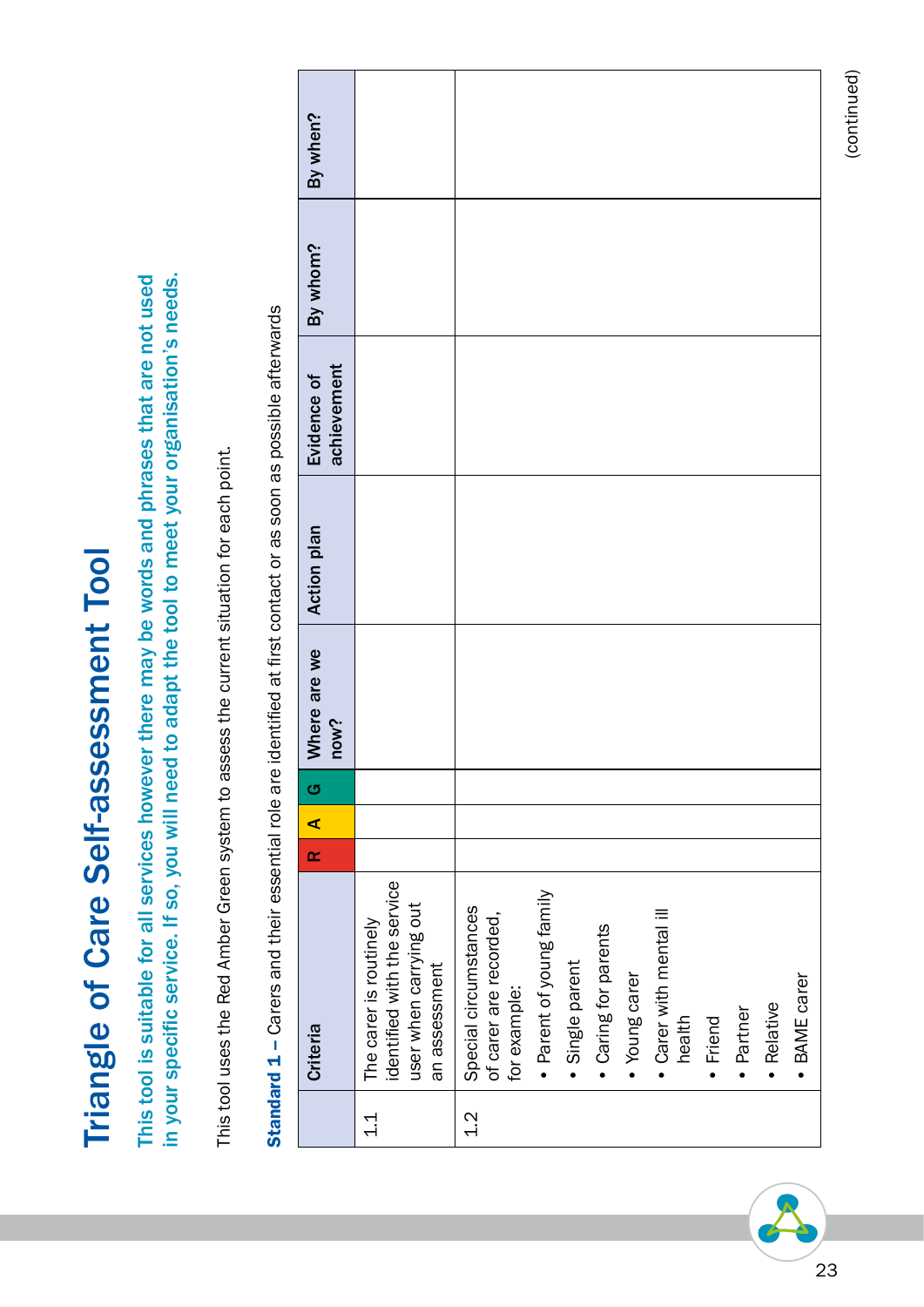| By when?                   |                                                                                              |                                                                                        |                                                                            |                                                                                         |                                                                                |
|----------------------------|----------------------------------------------------------------------------------------------|----------------------------------------------------------------------------------------|----------------------------------------------------------------------------|-----------------------------------------------------------------------------------------|--------------------------------------------------------------------------------|
| By whom?                   |                                                                                              |                                                                                        |                                                                            |                                                                                         |                                                                                |
| achievement<br>Evidence of |                                                                                              |                                                                                        |                                                                            |                                                                                         |                                                                                |
| <b>Action plan</b>         |                                                                                              |                                                                                        |                                                                            |                                                                                         |                                                                                |
| Where are we<br>now?       |                                                                                              |                                                                                        |                                                                            |                                                                                         |                                                                                |
| G                          |                                                                                              |                                                                                        |                                                                            |                                                                                         |                                                                                |
| ⋖                          |                                                                                              |                                                                                        |                                                                            |                                                                                         |                                                                                |
| $\alpha$                   |                                                                                              |                                                                                        |                                                                            |                                                                                         |                                                                                |
| <b>Criteria</b>            | treatment process<br>knowledge sought<br>assessment and<br>Carer views and<br>throughout the | Consent of service user<br>routinely obtained and<br>recorded re: carer<br>involvement | Carer is regularly updated<br>and involved re: care<br>plans and treatment | strategies for medication<br>explained to the carer<br>management are<br>Treatments and | equipment and welfare<br>to advice re: advocacy,<br>Carer has access<br>rights |
|                            | <u>ე</u>                                                                                     | $\frac{4}{1}$                                                                          | 1.5                                                                        | $\frac{6}{1}$                                                                           | 1.7                                                                            |

Standard 1 - (continued) **Standard**  $1 - ($ **continued)**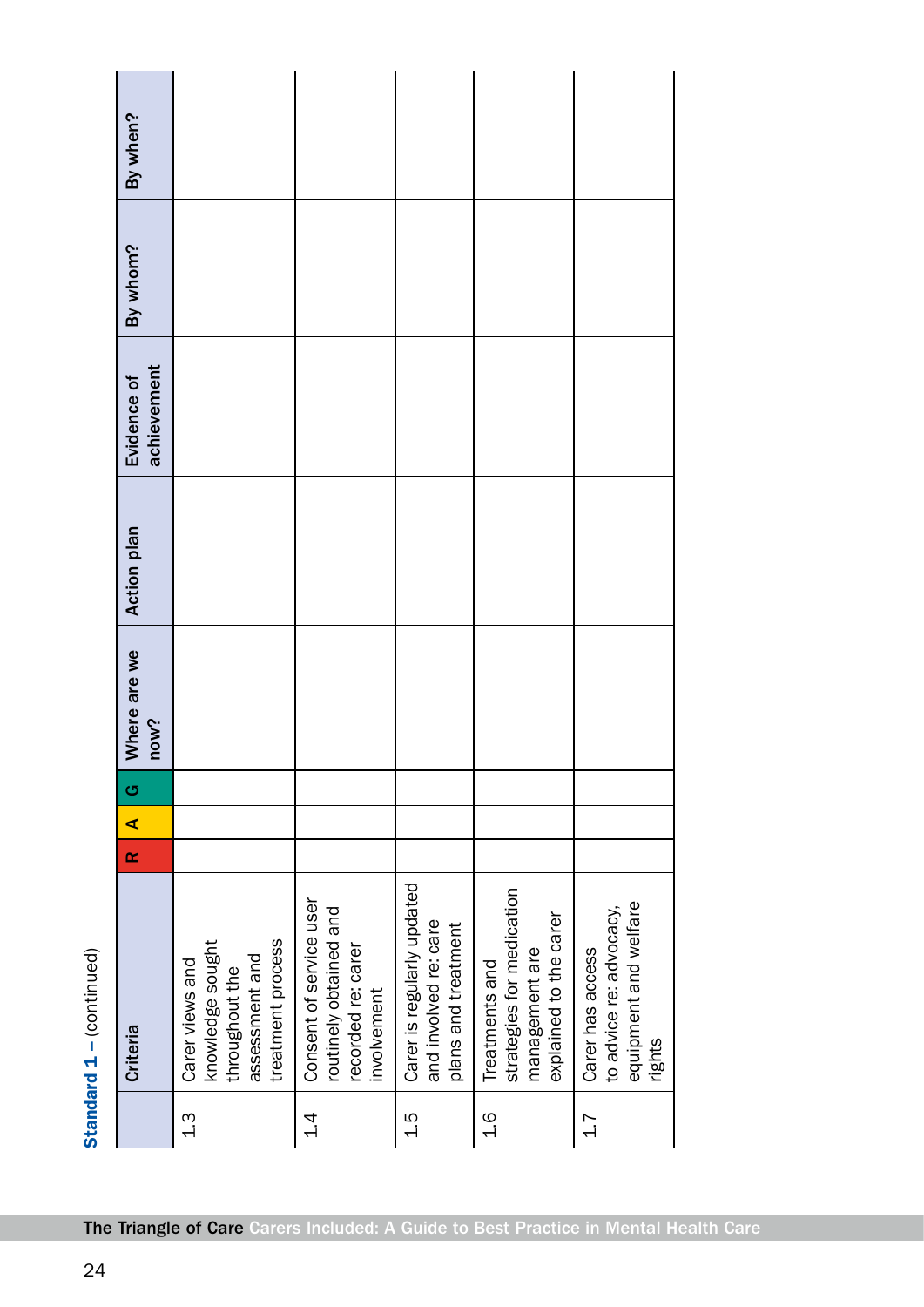|                  | Criteria                                                                                                                                 | $\propto$ | $\blacktriangleleft$ | G | Where are we<br>now? | <b>Action plan</b> | achievement<br>Evidence of | By whom? | By when? |
|------------------|------------------------------------------------------------------------------------------------------------------------------------------|-----------|----------------------|---|----------------------|--------------------|----------------------------|----------|----------|
| $\frac{1}{2}$    | carer awareness training<br>All staff have received                                                                                      |           |                      |   |                      |                    |                            |          |          |
| $2.\overline{2}$ | The training includes:                                                                                                                   |           |                      |   |                      |                    |                            |          |          |
|                  | • Awareness of care<br>needs                                                                                                             |           |                      |   |                      |                    |                            |          |          |
|                  | assessment, treatment<br>· Carer expectations re:<br>and support                                                                         |           |                      |   |                      |                    |                            |          |          |
|                  | queries and concerns<br>· Dealing with carer                                                                                             |           |                      |   |                      |                    |                            |          |          |
|                  | . Advising on sources<br>of help                                                                                                         |           |                      |   |                      |                    |                            |          |          |
|                  | medicine management<br>· Advising on treatments,<br>strategies and                                                                       |           |                      |   |                      |                    |                            |          |          |
|                  | engage with carers and<br>• How to involve and<br>service users                                                                          |           |                      |   |                      |                    |                            |          |          |
| $2.\overline{3}$ | from local carer services,<br>or carers are part of the<br>Training is delivered by<br>training delivery team<br>carer trainers, ideally |           |                      |   |                      |                    |                            |          |          |

Standard 2 - Staff are carer aware and trained in carer engagement strategies Standard 2 – Staff are carer aware and trained in carer engagement strategies

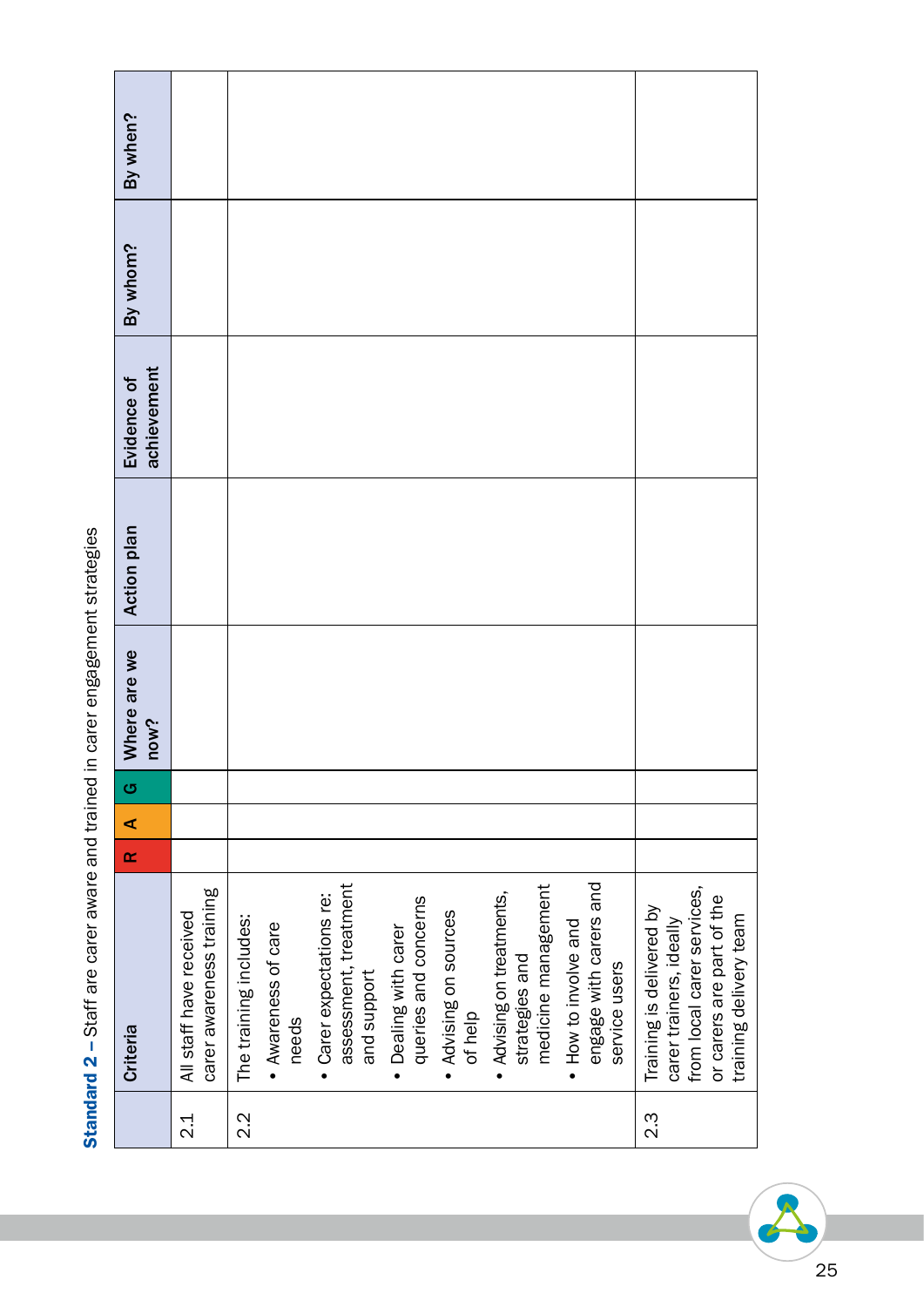|     | Criteria                                                                                                             | $\propto$ | $\blacktriangleleft$ | G | Where are we<br>now? | <b>Action plan</b> | achievement<br>Evidence of | By whom? | By when? |
|-----|----------------------------------------------------------------------------------------------------------------------|-----------|----------------------|---|----------------------|--------------------|----------------------------|----------|----------|
| 3.1 | confidential information<br>Service user consent is<br>sought to share<br>with the carer                             |           |                      |   |                      |                    |                            |          |          |
| 3.2 | which can be shared with<br>with service user about<br>the level of information<br>Agreement is reached<br>the carer |           |                      |   |                      |                    |                            |          |          |
| 3.3 | disclosure, staff regularly<br>If service user wishes no<br>revisit this decision with<br>the service user           |           |                      |   |                      |                    |                            |          |          |
| 3.4 | and general information<br>Carer is offered support<br>when the service user<br>wishes no disclosure                 |           |                      |   |                      |                    |                            |          |          |
| 3.5 | assessment and treatment<br>service user to inform the<br>Carer is encouraged to<br>share information re:            |           |                      |   |                      |                    |                            |          |          |
| 3.6 | Carer's notes and letters<br>are kept in a separate<br>section of the service<br>user's notes/on IT<br>systems       |           |                      |   |                      |                    |                            |          |          |

(continued) (continued)

Standard 3 - Policy and practice protocols re: confidentiality and sharing information, are in place Standard 3 – Policy and practice protocols re: confidentiality and sharing information, are in place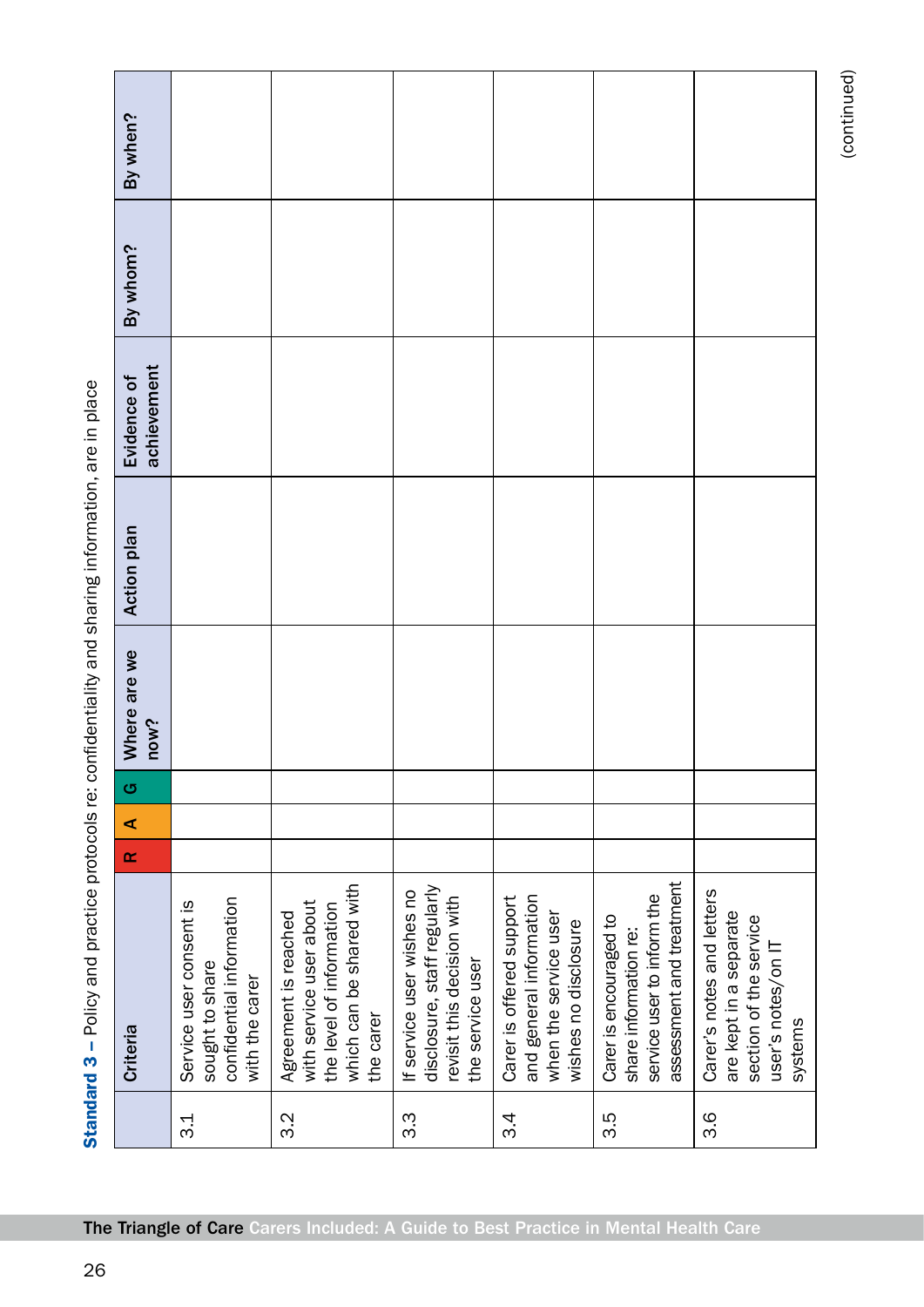## Standard 3 Standard 3

| By when?                   |                                                                                                        |                                      |                                                                          |
|----------------------------|--------------------------------------------------------------------------------------------------------|--------------------------------------|--------------------------------------------------------------------------|
| By whom?                   |                                                                                                        |                                      |                                                                          |
| achievement<br>Evidence of |                                                                                                        |                                      |                                                                          |
| <b>Action plan</b>         |                                                                                                        |                                      |                                                                          |
| Where are we<br>now?       |                                                                                                        |                                      |                                                                          |
| ပ                          |                                                                                                        |                                      |                                                                          |
| $\overline{A}$             |                                                                                                        |                                      |                                                                          |
| R                          |                                                                                                        |                                      |                                                                          |
| Criteria                   | used, and Named Person<br>Advance Statements or<br>directives are routinely<br>is identified and noted | 3.8   A recovery plan is in<br>place | information sharing with<br>Practice guidelines re:<br>carers are in use |
|                            | 3.7                                                                                                    |                                      | თ.<br>ო                                                                  |

# Standard 4 - Defined post(s) responsible for carers are in place Standard 4 – Defined post(s) responsible for carers are in place

|         | Criteria                                                                                             | $\overline{\mathbf{r}}$ | $\overline{\phantom{a}}$ | ဟ | Where are we<br>now? | <b>Action plan</b> | achievement<br>Evidence of | By whom? | By when? |
|---------|------------------------------------------------------------------------------------------------------|-------------------------|--------------------------|---|----------------------|--------------------|----------------------------|----------|----------|
| 4.<br>4 | within the team or on the<br>A carer lead is identified<br>ward                                      |                         |                          |   |                      |                    |                            |          |          |
| 4.<br>4 | identifying, involving and<br>All members of staff are<br>supporting carers<br>responsible for       |                         |                          |   |                      |                    |                            |          |          |
| 4.<br>4 | to provide carer support<br>network or peer support<br>forum is in place locally<br>A carer champion |                         |                          |   |                      |                    |                            |          |          |

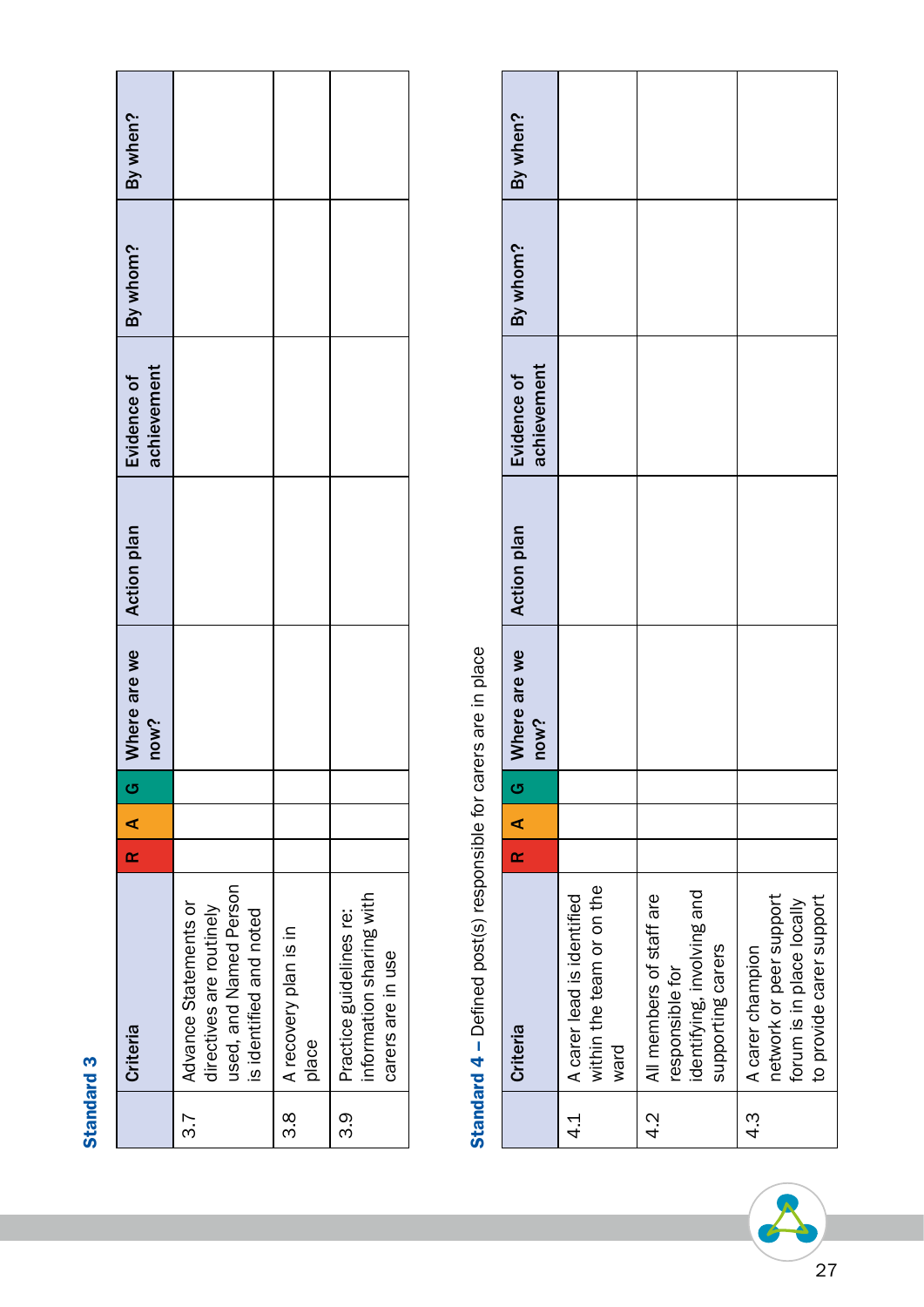|                    | By when?                          |                                                                                                                                                                                                                                |                                                                                                                         |                                                                                                                                            |                                                                                                                                      |                                                                                                |
|--------------------|-----------------------------------|--------------------------------------------------------------------------------------------------------------------------------------------------------------------------------------------------------------------------------|-------------------------------------------------------------------------------------------------------------------------|--------------------------------------------------------------------------------------------------------------------------------------------|--------------------------------------------------------------------------------------------------------------------------------------|------------------------------------------------------------------------------------------------|
|                    |                                   |                                                                                                                                                                                                                                |                                                                                                                         |                                                                                                                                            |                                                                                                                                      |                                                                                                |
|                    |                                   |                                                                                                                                                                                                                                |                                                                                                                         |                                                                                                                                            |                                                                                                                                      |                                                                                                |
|                    |                                   |                                                                                                                                                                                                                                |                                                                                                                         |                                                                                                                                            |                                                                                                                                      |                                                                                                |
|                    | By whom?                          |                                                                                                                                                                                                                                |                                                                                                                         |                                                                                                                                            |                                                                                                                                      |                                                                                                |
|                    |                                   |                                                                                                                                                                                                                                |                                                                                                                         |                                                                                                                                            |                                                                                                                                      |                                                                                                |
|                    |                                   |                                                                                                                                                                                                                                |                                                                                                                         |                                                                                                                                            |                                                                                                                                      |                                                                                                |
|                    | achievement<br>Evidence of        |                                                                                                                                                                                                                                |                                                                                                                         |                                                                                                                                            |                                                                                                                                      |                                                                                                |
|                    |                                   |                                                                                                                                                                                                                                |                                                                                                                         |                                                                                                                                            |                                                                                                                                      |                                                                                                |
|                    |                                   |                                                                                                                                                                                                                                |                                                                                                                         |                                                                                                                                            |                                                                                                                                      |                                                                                                |
|                    |                                   |                                                                                                                                                                                                                                |                                                                                                                         |                                                                                                                                            |                                                                                                                                      |                                                                                                |
|                    | <b>Action plan</b>                |                                                                                                                                                                                                                                |                                                                                                                         |                                                                                                                                            |                                                                                                                                      |                                                                                                |
|                    |                                   |                                                                                                                                                                                                                                |                                                                                                                         |                                                                                                                                            |                                                                                                                                      |                                                                                                |
|                    |                                   |                                                                                                                                                                                                                                |                                                                                                                         |                                                                                                                                            |                                                                                                                                      |                                                                                                |
|                    | Where are we                      |                                                                                                                                                                                                                                |                                                                                                                         |                                                                                                                                            |                                                                                                                                      |                                                                                                |
|                    | now?                              |                                                                                                                                                                                                                                |                                                                                                                         |                                                                                                                                            |                                                                                                                                      |                                                                                                |
|                    |                                   |                                                                                                                                                                                                                                |                                                                                                                         |                                                                                                                                            |                                                                                                                                      |                                                                                                |
|                    | G                                 |                                                                                                                                                                                                                                |                                                                                                                         |                                                                                                                                            |                                                                                                                                      |                                                                                                |
|                    | $\blacktriangleleft$<br>$\propto$ |                                                                                                                                                                                                                                |                                                                                                                         |                                                                                                                                            |                                                                                                                                      |                                                                                                |
|                    |                                   |                                                                                                                                                                                                                                |                                                                                                                         |                                                                                                                                            |                                                                                                                                      |                                                                                                |
|                    |                                   |                                                                                                                                                                                                                                |                                                                                                                         |                                                                                                                                            |                                                                                                                                      |                                                                                                |
| LILE Call B To DIE |                                   |                                                                                                                                                                                                                                |                                                                                                                         |                                                                                                                                            |                                                                                                                                      |                                                                                                |
|                    |                                   |                                                                                                                                                                                                                                |                                                                                                                         |                                                                                                                                            |                                                                                                                                      |                                                                                                |
|                    |                                   |                                                                                                                                                                                                                                |                                                                                                                         |                                                                                                                                            |                                                                                                                                      |                                                                                                |
|                    | Criteria                          | Upon first contact, the team<br>which explains the service<br>or ward provides the carer<br>with an introductory letter<br>and points of contact (for<br>named nurse and care<br>example, psychiatrist,<br>coordinator's name) | story, history and address<br>appointment is offered to<br>the carer to hear their<br>carer concerns<br>An early formal | Upon first contact, the ward<br>greeting protocols in place<br>or team has meeting and<br>to reduce carer distress<br>and address concerns | referral to the ward or team<br>Carers are routinely given<br>practical matters upon<br>an information leaflet<br>covering immediate | provided to new carers at<br>Locally developed carer<br>information packs are<br>first meeting |
|                    |                                   |                                                                                                                                                                                                                                |                                                                                                                         |                                                                                                                                            |                                                                                                                                      |                                                                                                |
|                    |                                   | 5.1                                                                                                                                                                                                                            | 5.2                                                                                                                     | 5.3                                                                                                                                        | 54                                                                                                                                   | 5.5                                                                                            |

(continued) (continued)

Standard 5 - A carer introduction to the service and staff is available, with a relevant range of information across **Standard 5** – A carer introduction to the service and staff is available, with a relevant range of information across  $\infty$ vewyteo areo adt the care pathway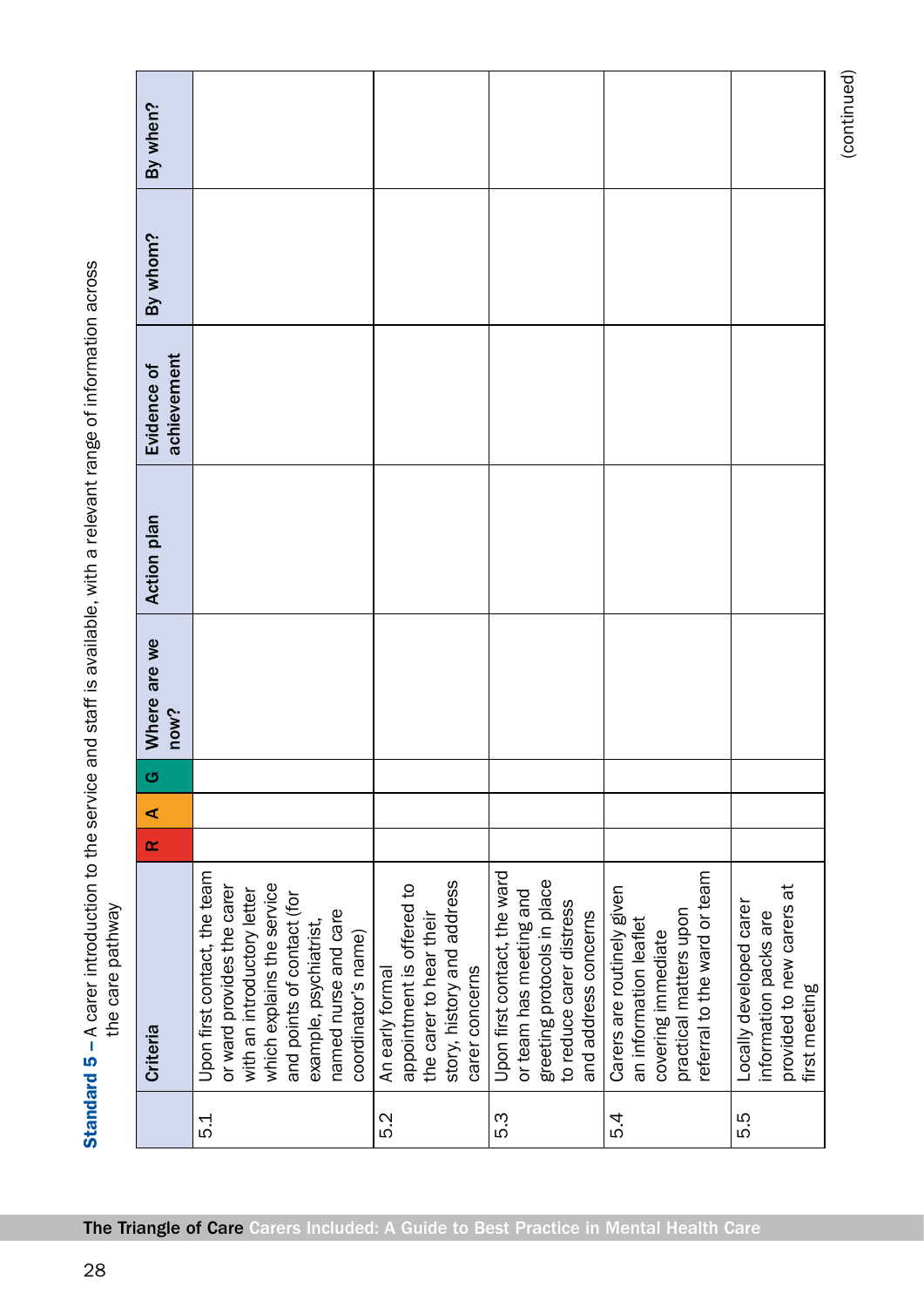| J<br>١ |
|--------|
|        |
| もくい    |
|        |
|        |
| IО     |
| 1<br>j |
|        |
|        |
|        |

|      | Criteria                                                                                                                                                                                        | œ | ⋖ | G | Where are we<br>now? | <b>Action plan</b> | achievement<br>Evidence of | By whom? | By when?    |
|------|-------------------------------------------------------------------------------------------------------------------------------------------------------------------------------------------------|---|---|---|----------------------|--------------------|----------------------------|----------|-------------|
| 5.G  | The cultural and language<br>the preparation of the<br>needs of carers has<br>been addressed in<br>information pack                                                                             |   |   |   |                      |                    |                            |          |             |
| 5.7  | information pack is flexible<br>and regularly updated<br>The format of the                                                                                                                      |   |   |   |                      |                    |                            |          |             |
| 5.8  | commissioning, storing and<br>A member of ward or team<br>is made responsible for<br>issuing the packs                                                                                          |   |   |   |                      |                    |                            |          |             |
| 5.3  | Staff from the ward or team<br>offer carers the opportunity<br>to have a conversation and<br>provide support                                                                                    |   |   |   |                      |                    |                            |          |             |
| 5.10 | community from secondary<br>The carer is involved in the<br>discharge planning (either<br>from the ward or if in the<br>clear about what to do if<br>services) process and is<br>problems arise |   |   |   |                      |                    |                            |          |             |
|      |                                                                                                                                                                                                 |   |   |   |                      |                    |                            |          | (continued) |

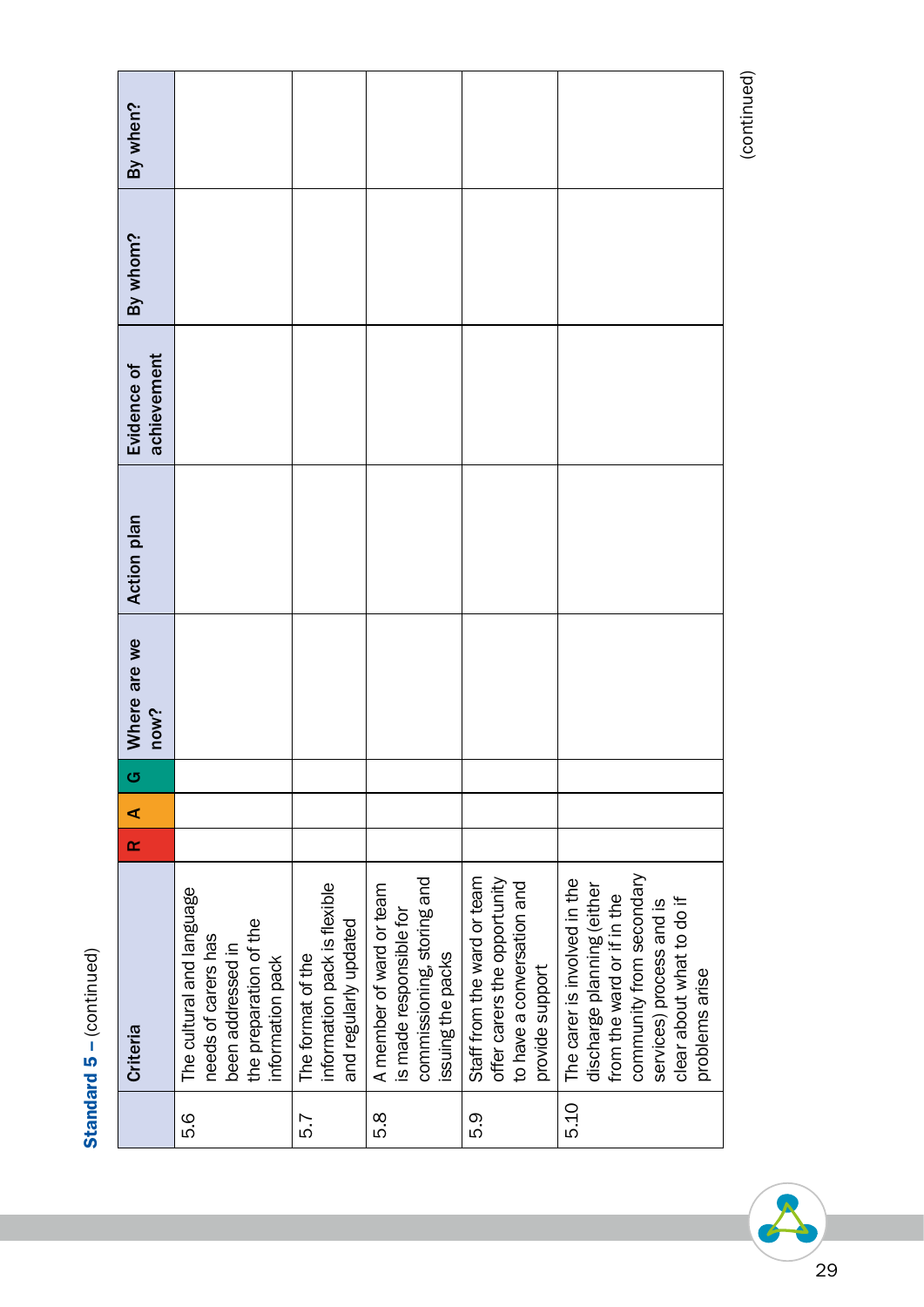|      | Standard $5 - (continued)$                                                                                               |   |   |   |                      |                    |                            |          |          |
|------|--------------------------------------------------------------------------------------------------------------------------|---|---|---|----------------------|--------------------|----------------------------|----------|----------|
|      | <b>Criteria</b>                                                                                                          | œ | ⋖ | G | Where are we<br>now? | <b>Action plan</b> | achievement<br>Evidence of | By whom? | By when? |
| 5.11 | service provided as part of<br>feedback regarding the<br>service monitoring and<br>The carer is asked for<br>improvement |   |   |   |                      |                    |                            |          |          |
| 5.12 | information on their rights<br>The carer is provided with<br>Carers (Scotland) Act<br>to support under the               |   |   |   |                      |                    |                            |          |          |
| 5.13 | understand how to access<br>local support services<br>The carer is helped to                                             |   |   |   |                      |                    |                            |          |          |

## Standard 6 - A range of carer support is available Standard 6 – A range of carer support is available

| achievement<br>now?<br>R A G<br>carer advocacy services, if<br>service, is in place locally<br>6.2   Carer has access to local<br>A carer support service,<br>support workers in post<br>with dedicated carer<br>and/or young carers<br>available<br>ન<br>બં |          |  |              |                    |             |          |          |
|--------------------------------------------------------------------------------------------------------------------------------------------------------------------------------------------------------------------------------------------------------------|----------|--|--------------|--------------------|-------------|----------|----------|
|                                                                                                                                                                                                                                                              | Criteria |  | Where are we | <b>Action plan</b> | Evidence of | By whom? | By when? |
|                                                                                                                                                                                                                                                              |          |  |              |                    |             |          |          |
|                                                                                                                                                                                                                                                              |          |  |              |                    |             |          |          |
|                                                                                                                                                                                                                                                              |          |  |              |                    |             |          |          |
|                                                                                                                                                                                                                                                              |          |  |              |                    |             |          |          |
|                                                                                                                                                                                                                                                              |          |  |              |                    |             |          |          |
|                                                                                                                                                                                                                                                              |          |  |              |                    |             |          |          |
|                                                                                                                                                                                                                                                              |          |  |              |                    |             |          |          |
|                                                                                                                                                                                                                                                              |          |  |              |                    |             |          |          |

(continued) (continued)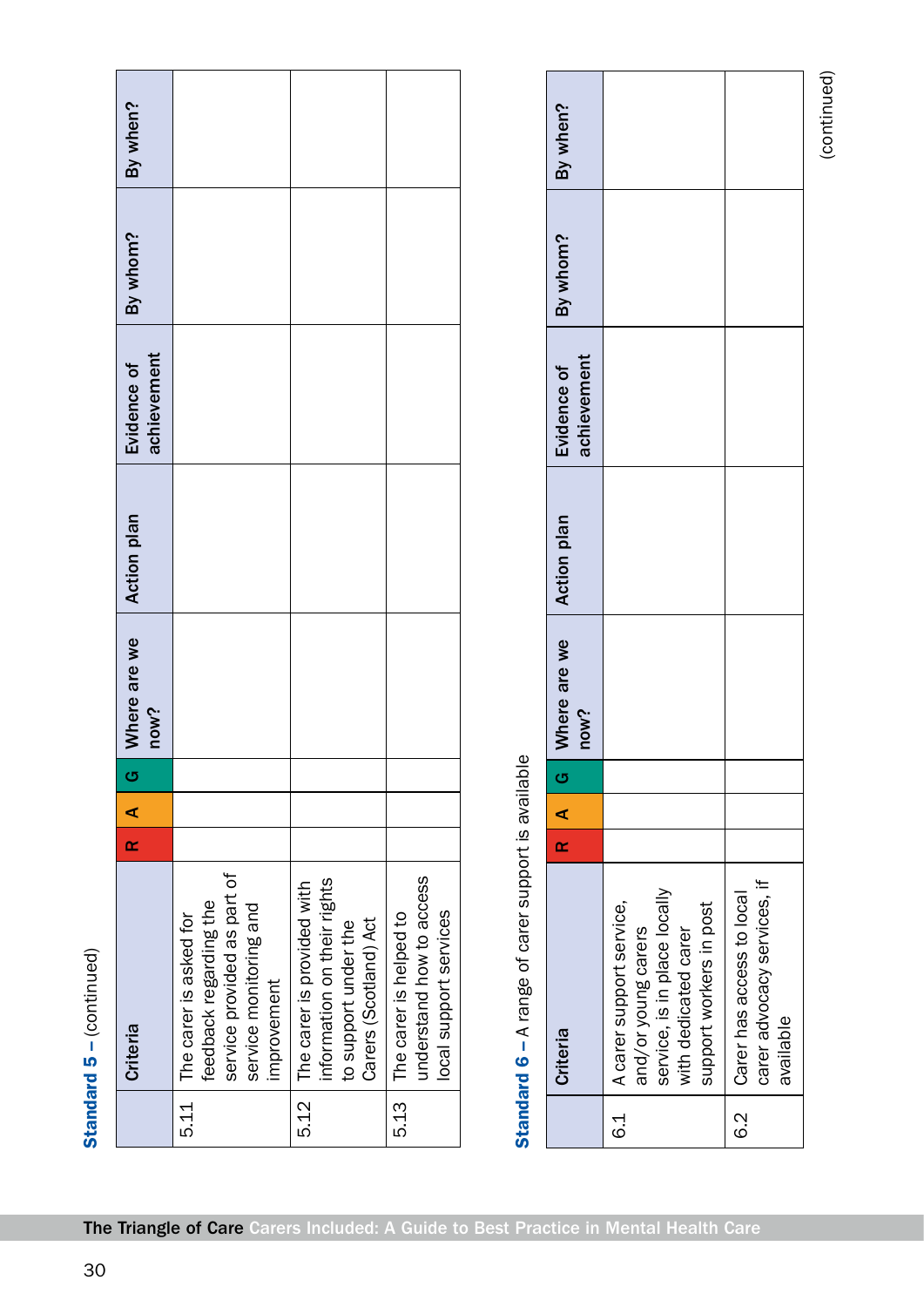| ļ<br>ĭ     |
|------------|
|            |
| ś          |
|            |
|            |
|            |
|            |
|            |
| is<br>2011 |
|            |
|            |
|            |
|            |
|            |
|            |
|            |
|            |
| J          |
| α          |
|            |
|            |
|            |
|            |
| ì          |
|            |
|            |
| î          |
|            |
|            |
|            |
|            |
|            |
|            |

|               | Criteria                                                                                                                                                                                      | œ | ⋖ | <mark>ය</mark> | Where are we<br>now? | <b>Action plan</b> | achievement<br>Evidence of | By whom? | By when? |
|---------------|-----------------------------------------------------------------------------------------------------------------------------------------------------------------------------------------------|---|---|----------------|----------------------|--------------------|----------------------------|----------|----------|
| ვ<br>დ        | Carer has access to one-to-<br>one support when needed                                                                                                                                        |   |   |                |                      |                    |                            |          |          |
| ረ<br>የ        | support plan, or if a young<br>referral for an adult carer<br>automatically offered<br>carer, a young carer<br>A new carer is<br>statement                                                    |   |   |                |                      |                    |                            |          |          |
| 5.9           | written information should<br>plan, or if a young carer, a<br>for an adult carer support<br>If a carer refuses referral<br>young carer statement,<br>be provided for further<br>consideration |   |   |                |                      |                    |                            |          |          |
| <u>၀</u><br>၀ | carers and family if required<br>Family therapy or talking<br>therapies are offered to                                                                                                        |   |   |                |                      |                    |                            |          |          |

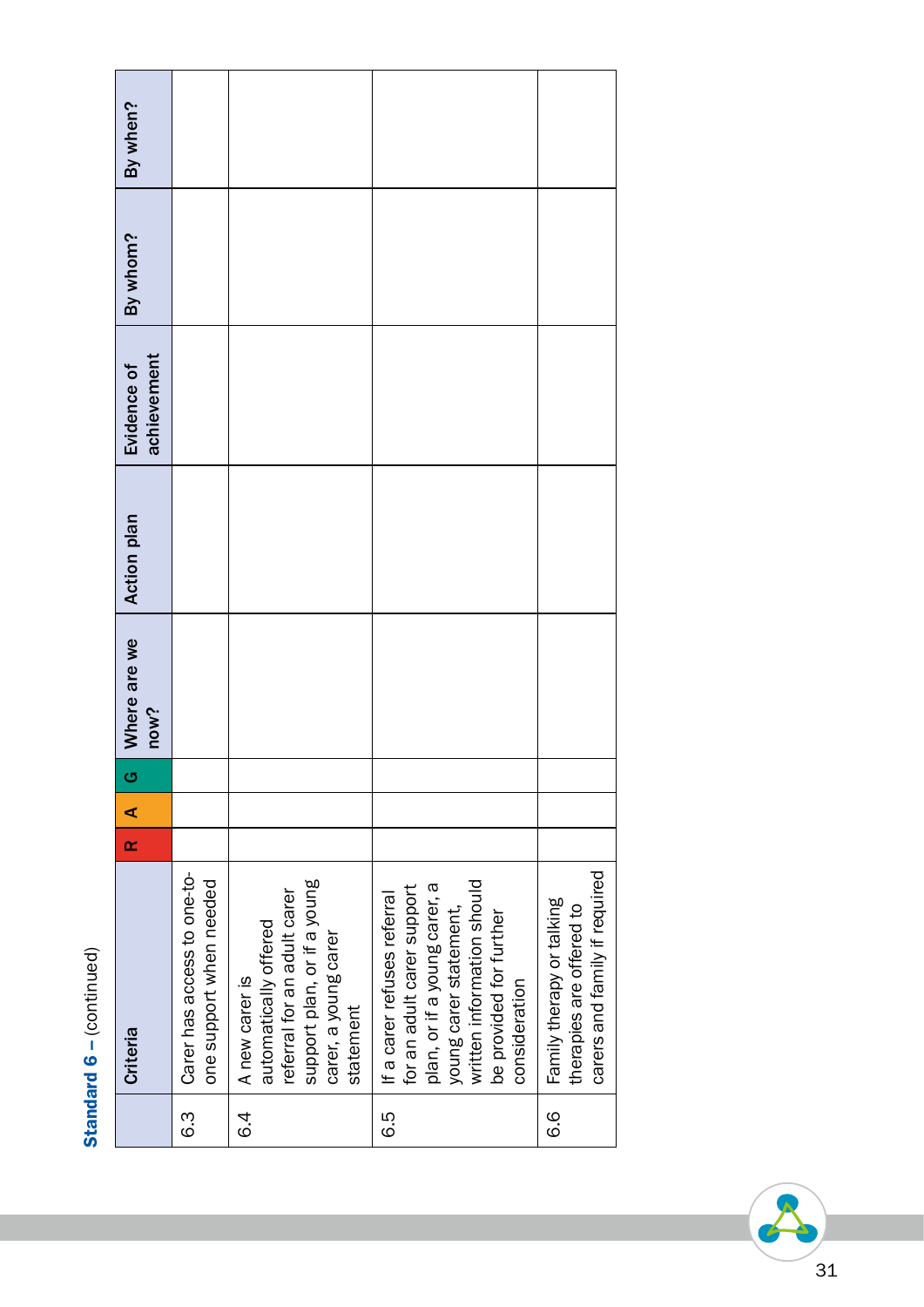## References

Adults with Incapacity (Scotland) Act 2000, (Scottish Government). See www.gov.scot.

Age of Legal Capacity (Scotland) Act 1991.

Carers (Scotland) Act, 2016, (Scottish Government). See www.gov.scot.

Equality Act 2010, www.gov.uk.

Scottish Government (2018), *Carers (Scotland) Act Statutory Guidance* (Scottish Government).

The Mental Health (Care & Treatment) (Scotland) Act 2003. See www.gov.scot.

Principles of Mental Health (Care & Treatment) (Scotland) Act 2003 (Scottish Government). See www.gov.scot.

Mental Welfare Commission Scotland (2012), *Intensive not Intrusive* (Mental Welfare Commission). See www.mwcscot.org.uk.

Mental Welfare Commission for Scotland (2018) *Carers and Confidentiality: a Best Practice Guidance* (Mental Welfare Commission for Scotland). See www.mwcscot.org.uk

NHS Education for Scotland (2013), *Equal Partners in Care: Learning and Support Staff in Working with Carers* (NHS Education for Scotland and Scottish Social Services Council).

The Royal College of Psychiatrists (2017) *National Standards for In-Patient Care* (Royal College of Psychiatrists).

Scottish Government (2018), C*arers Charter: Your Rights as an Adult Carer or Young Carer in Scotland* (Scottish Government). See www.gov.scot.